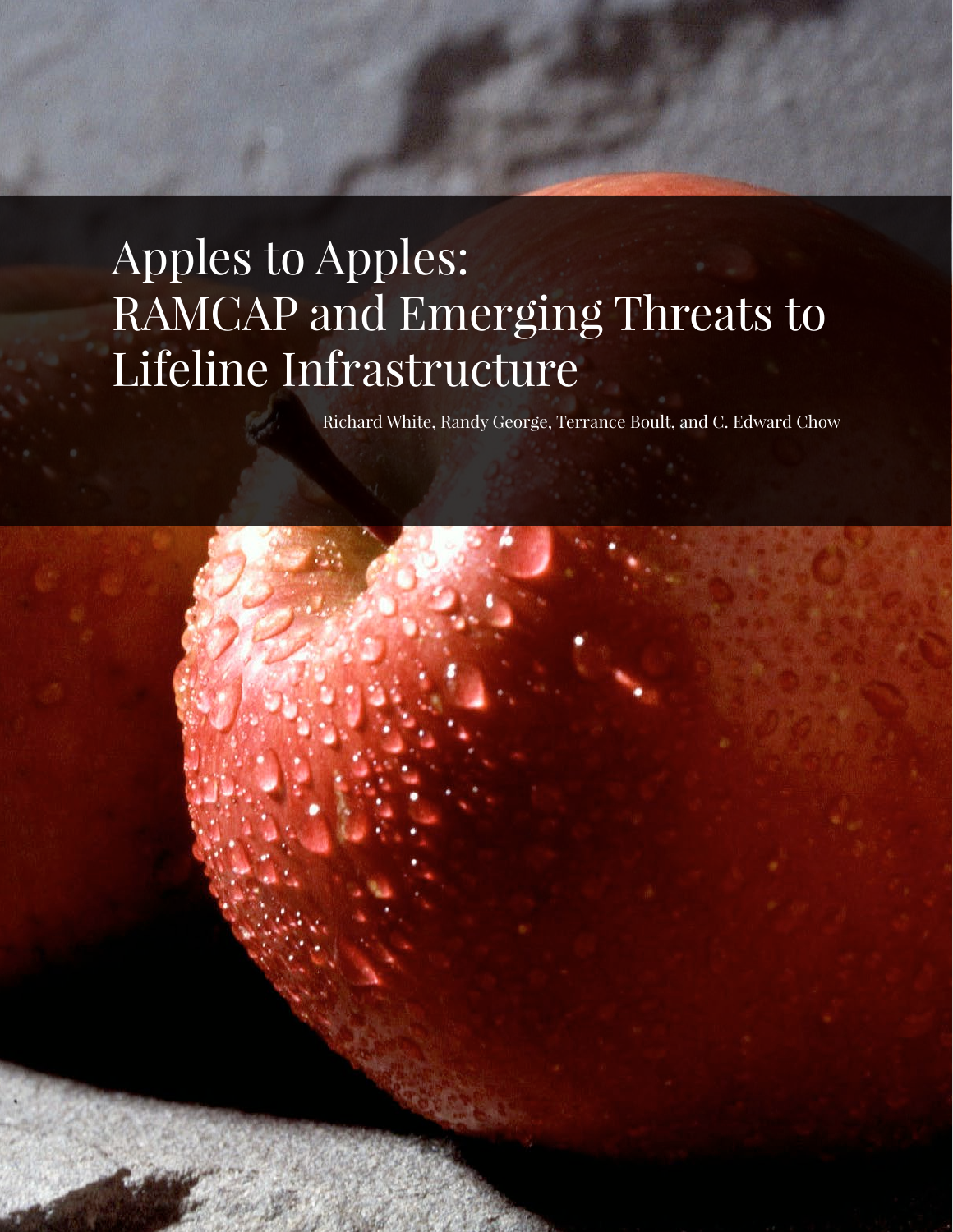## Abstract

*The search for a uniform risk analysis for critical infrastructure protection prompted a look at RAMCAP to see if it accommodates emerging threats from climate change, aging infrastructure, and cybersecurity. This article examines the role of Reference Scenarios in guiding RAMCAP estimations of risk, resilience, and countermeasures. It investigates current infrastructure protection practices to identify emerging threats to lifeline infrastructure encompassing the Water, Wastewater, Electricity, Aviation, and Internet subsectors. The investigation found thirty-eight Candidate Scenarios which subsequent analysis filtered down to thirteen Nominee Scenarios. The Nominee Scenarios include new process-based subclasses and types that are unlike current Reference Scenarios. Thus the study found that RAMCAP does not currently address emerging threats to lifeline infrastructure. Those interested in critical infrastructure protection policy and implementation may find the insights from this study useful to their own understanding and research.*

## Suggested Citation

Richard White, Randy George, Terrance Boult, and C. Edward Chow. "Apples to Apples: RAMCAP and Emerging Threats to Lifeline Infrastructure." Homeland Security Affairs 12, Article 2 (September 2016). <https://www.hsaj.org/articles/12012>

## Introduction

Concern over the water and wastewater infrastructure due to emerging threats from climate change, aging infrastructure, and cyber attack prompted the Department of Homeland Security Science and Technology Directorate (DHS/S&T) to undertake development of a new risk analysis standard to measure risk uniformly across all lifeline infrastructure. According to the 2013 National Infrastructure Protection Plan (NIPP), lifeline infrastructure encompasses Water, Energy, Transportation, and Communications,<sup>1</sup> four of the sixteen sectors identified in Presidential Policy Directive #21 (PPD-21). Uniform risk analysis, comparing "apples to apples" across infrastructure sectors facilitates cost-benefit analysis and strategic planning that are critical to optimizing homeland security investments and safeguarding the nation against catastrophic incidents, both natural and manmade. A uniform risk analysis comparing "apples to apples" can also help the Department of Homeland Security achieve a long-sought goal of measuring current resilience and quantifying the efficacy of countermeasures; or in other words, to inform the President and Congress where we are, where we are going, and at what cost.

The essential importance of a uniform risk analysis for critical infrastructure was recognized by the White House when it recruited the American Society of Mechanical Engineers (ASME) to develop one shortly after  $9/11<sup>2</sup>$  In 2006 ASME released the final specifications for a Risk Analysis and Management for Critical Asset Protection (RAMCAP). RAMCAP is a seven-step process that assesses risk for a given asset as a product of threat, vulnerability, consequence, resilience, and applied countermeasures. To make RAMCAP uniformly applicable across infrastructure sectors, its creators incorporated a reference set of forty-one threat and hazard scenarios to guide estimations of its terms. The 2006 NIPP recommended RAMCAP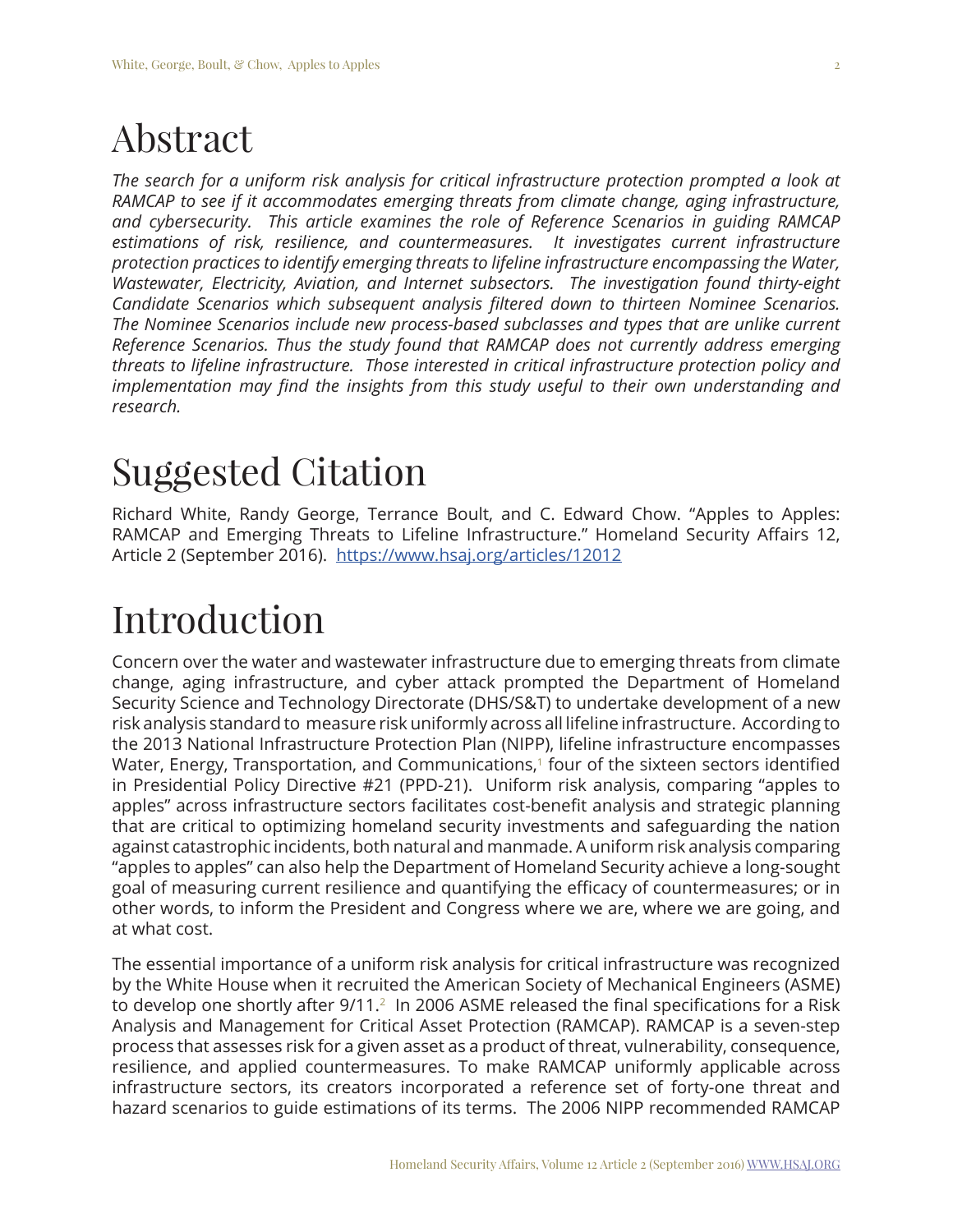for conducting risk analysis, $3$  but was not mentioned in the 2009 and 2013 revisions. No RAMCAP implementations are known to be employed today.<sup>4</sup> RAMCAP, however, continues to serve as the basis for the American Water Works Association (AWWA) J100-10 standard for Risk and Resilience Management of Water and Wastewater Systems.[5](#page-16-4)

In October 2014, the University of Colorado, Colorado Springs (UCCS) was engaged by Oak Ridge National Laboratory (ORNL), the program manager for the DHS/S&T project, to conduct a needs assessment of RAMCAP and develop requirements for uniform risk analysis of lifeline infrastructure. The project was divided into three tasks: 1) Analysis of Emerging Threat & Hazard Scenarios, 2) RAMCAP Performance Analysis, and 3) RAMCAP Requirements Analysis. This article presents the results from Task 1 and insights gained into emerging threats from climate change, aging infrastructure, and cybersecurity to the Water, Wastewater, Electricity, Aviation, and Internet subsectors.

### Background

RAMCAP is a critical infrastructure risk analysis methodology that calculates risk as a product of consequence, vulnerability, and threat. $6\overline{6}$  $6\overline{6}$  RAMCAP is comprised of the seven steps listed in Table  $1.7$  $1.7$  It is designed to assist infrastructure owners/operators with identifying risk and applying countermeasures to avert or alleviate the "worst reasonable consequences" stemming from disruption or destruction of system assets.<sup>[8](#page-16-7)</sup> Countermeasures beyond the scope of owners/operators to implement could be considered for federal homeland security grants under the NIPP Risk Management Framework.<sup>[9](#page-16-8)</sup> By applying a uniform risk analysis methodology such as RAMCAP, it was possible to rank risk across infrastructure sectors and to conduct cost-benefit analysis to prioritize countermeasures, thus offering the greatest return on homeland security investment.[10](#page-16-9)

| <b>Step</b>      | <b>Description</b>             |
|------------------|--------------------------------|
|                  | <b>Asset Characterization</b>  |
| 2.               | <b>Threat Characterization</b> |
| $\overline{3}$ . | <b>Consequence Analysis</b>    |
| 4.               | <b>Vulnerability Analysis</b>  |
| 5.               | <b>Threat Analysis</b>         |
| $\overline{6}$ . | Risk & Resilience Analysis     |
| $\overline{7}$ . | Risk & Resilience Management   |

**Table 1.** RAMCAP 7-Step Process

RAMCAP's uniform analysis capability is predicated on forty-one Reference Scenarios listed in Table 2. The scenarios help guide owners/operators through RAMCAP's seven steps in estimating values for consequence, threat, vulnerability, and resilience. The use of Reference Scenarios helps RAMCAP meet NIPP risk assessment core criteria for documentation, reproducibility, defensibility, and completeness.[11](#page-16-10) Our challenge in Task 1 was to determine whether the given forty-one scenarios sufficiently addressed emerging threats to lifeline infrastructure from climate change, aging infrastructure, and cybersecurity.<sup>[12](#page-16-11)</sup>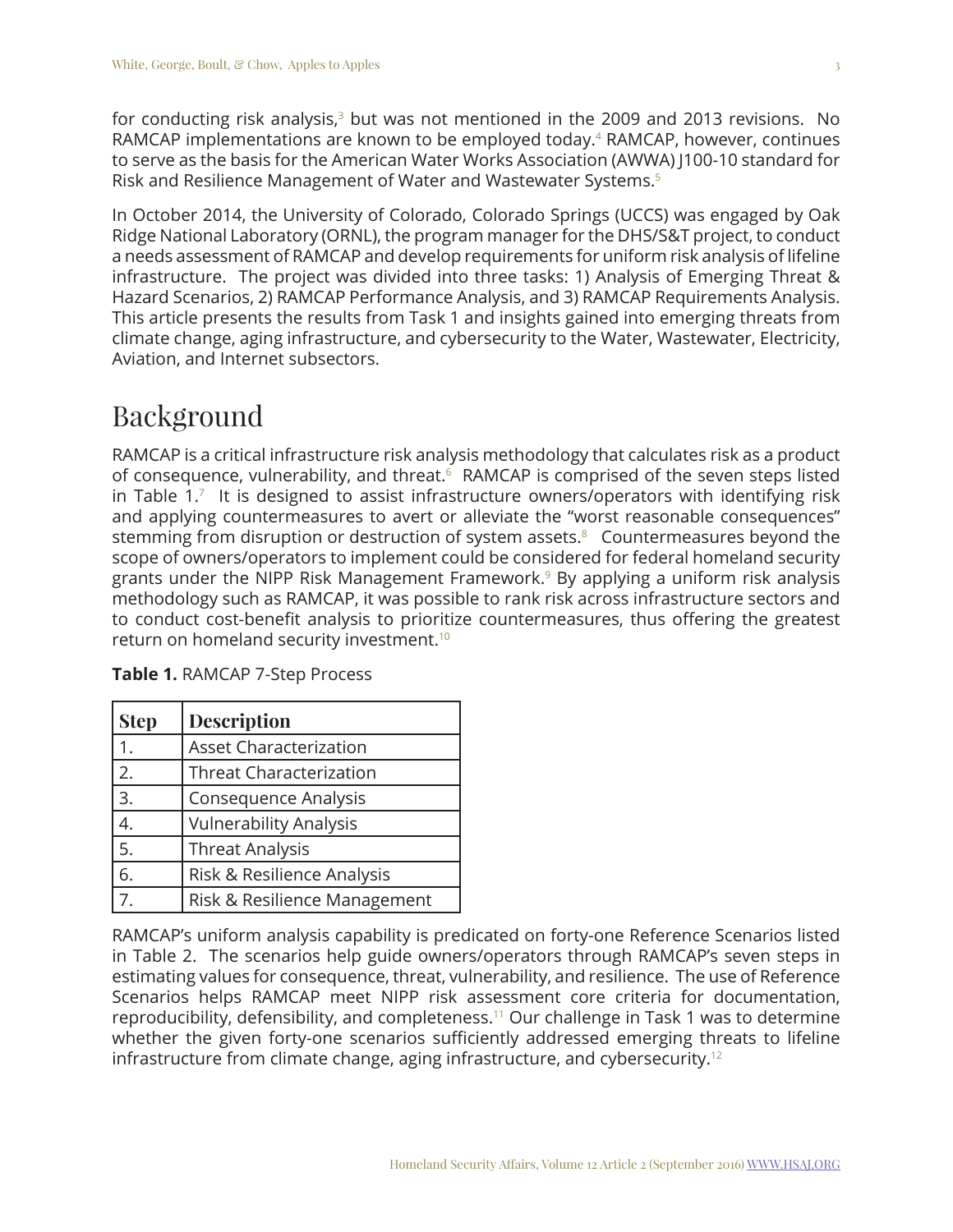|  |  |  | <b>Table 2.</b> RAMCAP Reference Scenarios (2, p. 55) |  |  |  |  |  |
|--|--|--|-------------------------------------------------------|--|--|--|--|--|
|--|--|--|-------------------------------------------------------|--|--|--|--|--|

| #   | <b>Class</b> | <b>Subclass</b>  | <b>Type</b>            | ID             |
|-----|--------------|------------------|------------------------|----------------|
| 1.  | Hazard       | Natural          | Hurricane              | N(H)           |
| 2.  | Hazard       | Natural          | Earthquake             | N(E)           |
| 3.  | Hazard       | Natural          | Tornadoes              | N(T)           |
| 4.  | Hazard       | Natural          | Floods                 | N(F)           |
| 5.  | Hazard       | Natural          | Wildfire               | N(W)           |
| 6.  | Hazard       | Natural          | Ice Storms             | N(I)           |
| 7.  | Hazard       | Dependency       | Loss of Utilities      | D(U)           |
| 8.  | Hazard       | Dependency       | Loss of Suppliers      | D(S)           |
| 9.  | Hazard       | Dependency       | Loss of Employees      | D(E)           |
| 10. | Hazard       | Dependency       | Loss of Customers      | D(C)           |
| 11. | Hazard       | Dependency       | Loss of Transportation | D(T)           |
| 12. | Hazard       | Dependency       | Proximity to Target    | D(P)           |
| 13. | Threat       | Contamination    | Chemical               | C(C)           |
| 14. | Threat       | Contamination    | Radionuclide           | C(R)           |
| 15. | Threat       | Contamination    | Biotoxin               | C(B)           |
| 16. | Threat       | Contamination    | Pathogen               | C(P)           |
| 17. | Threat       | Contamination    | Weaponization          | C(S)           |
| 18. | Threat       | Sabotage         | Physical-Insider       | S(PI)          |
| 19. | Threat       | Sabotage         | Physical-Outsider      | S(PU)          |
| 20. | Threat       | Sabotage         | Cyber-Insider          | S(Cl)          |
| 21. | Threat       | Sabotage         | Cyber-Outsider         | S(CO)          |
| 22. | Threat       | Theft            | Physical-Insider       | T(PI)          |
| 23. | Threat       | Theft            | Physical-Outsider      | T(PU)          |
| 24. | Threat       | Theft            | Cyber-Insider          | T(Cl)          |
| 25. | Threat       | Theft            | Cyber-Outsider         | T(CO)          |
| 26. | Threat       | Attack: Marine   | <b>Small Boat</b>      | M1             |
| 27. | Threat       | Attack: Marine   | <b>Fast Boat</b>       | M <sub>2</sub> |
| 28. | Threat       | Attack: Marine   | <b>Barge</b>           | M <sub>3</sub> |
| 29. | Threat       | Attack: Marine   | Ocean Ship             | M4             |
| 30. | Threat       | Attack: Aircraft | Helicopter             | A1             |
| 31. | Threat       | Attack: Aircraft | Small Plane            | A2             |
| 32. | Threat       | Attack: Aircraft | Regional Jet           | A <sub>3</sub> |
| 33. | Threat       | Attack: Aircraft | Long-Flight Jet        | A4             |
| 34. | Threat       | Attack: Vehicle  | Car                    | V <sub>1</sub> |
| 35. | Threat       | Attack: Vehicle  | Van                    | V <sub>2</sub> |
| 36. | Threat       | Attack: Vehicle  | Mid-Size Truck         | V3             |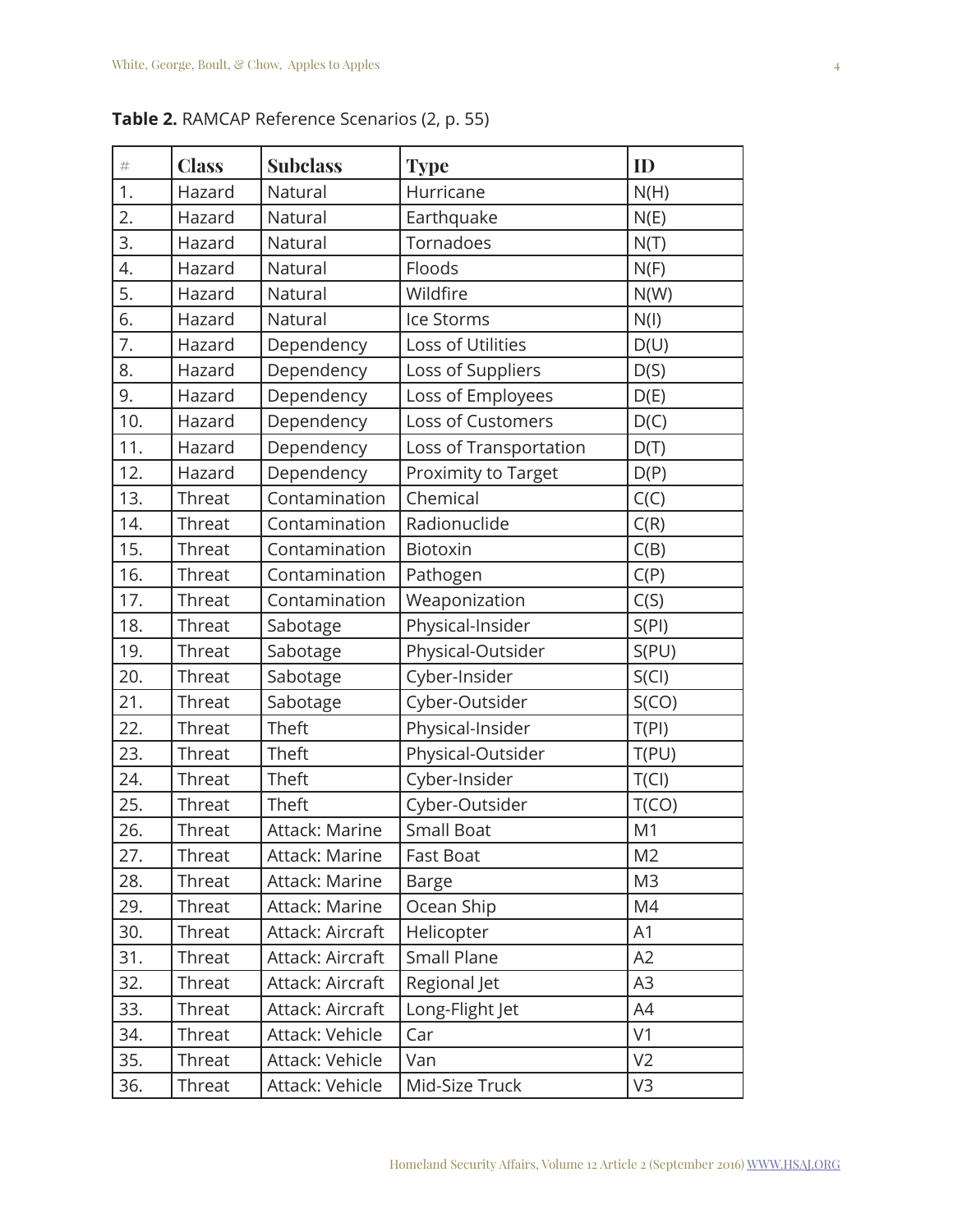| #   | <b>Class</b> | <b>Subclass</b>                   | <b>Type</b>    | ID              |
|-----|--------------|-----------------------------------|----------------|-----------------|
| 37. | Threat       | Attack: Vehicle                   | Large Truck    | V <sub>4</sub>  |
| 38. | Threat       | Attack: Assault                   | 1 Assailant    | AT <sub>1</sub> |
| 39. | Threat       | Attack: Assault   2-4 Assailants  |                | AT <sub>2</sub> |
| 40. | Threat       | Attack: Assault                   | 5-8 Assailants | AT <sub>3</sub> |
| 41. | Threat       | Attack: Assault   9-16 Assailants |                | AT4             |

### Lifeline Infrastructure

Water, Electricity, Transportation, and Communications are considered "lifeline" infrastructure because they are essential to themselves and all other sectors.<sup>13</sup> Lewis classifies them as "Level 1" infrastructure upon which all others depend.[14](#page-16-13) The four lifeline infrastructure sectors encompass sixteen subsectors as shown in Table 3. In order to maintain a manageable scope, we restricted Task 1 to the Water, Wastewater, Electricity, Aviation, and Internet subsectors. The Internet is actually a subsector of the Information Technology sector.<sup>15</sup> Task 1 examined the Internet subsector, however, because it underpins a large proportion of the Communications sector.[16](#page-16-15)

| #   | <b>Sector</b>                                          | SSA <sub>1</sub> | SSA <sub>2</sub> | $CA$         | <b>Subsector</b>    |  |
|-----|--------------------------------------------------------|------------------|------------------|--------------|---------------------|--|
| 1.  | Water/Wastewater                                       | EPA              |                  |              | Water               |  |
| 2.  |                                                        | EPA              |                  |              | Wastewater          |  |
| 3.  | Energy                                                 | <b>DOE</b>       |                  | <b>FERC</b>  | Electricity         |  |
| 4.  |                                                        | <b>DOE</b>       |                  | <b>FERC</b>  | Natural Gas         |  |
| 5.  |                                                        | <b>DOE</b>       |                  |              | Oil                 |  |
| 6.  | Transportation                                         | <b>DOT</b>       | <b>TSA</b>       | FAA          | Aviation            |  |
| 7.  |                                                        | <b>DOT</b>       | <b>TSA</b>       | <b>FHWA</b>  | Highway             |  |
| 8.  |                                                        | <b>DOT</b>       | <b>TSA</b>       | <b>FRA</b>   | Freight Rail        |  |
| 9.  |                                                        | <b>DOT</b>       | <b>TSA</b>       | <b>FTA</b>   | <b>Mass Transit</b> |  |
| 10. |                                                        | <b>DOT</b>       | <b>TSA</b>       | <b>PHMSA</b> | Pipeline            |  |
| 11. |                                                        | <b>DOT</b>       | <b>USCG</b>      | <b>MARAD</b> | Maritime            |  |
| 12. | Communications                                         | <b>DHS</b>       |                  | <b>FCC</b>   | <b>Broadcast</b>    |  |
| 13. |                                                        | <b>DHS</b>       |                  | <b>FCC</b>   | Cable               |  |
| 14. |                                                        | <b>DHS</b>       |                  | <b>FCC</b>   | Satellite           |  |
| 15. |                                                        | <b>DHS</b>       |                  | <b>FCC</b>   | Wireless            |  |
| 16. |                                                        | <b>DHS</b>       |                  | <b>FCC</b>   | Wireline            |  |
|     | SSA = Sector-Specific Agency, CA = Coordinating Agency |                  |                  |              |                     |  |

**Table 3.** Lifeline Infrastructure Sectors & Subsectors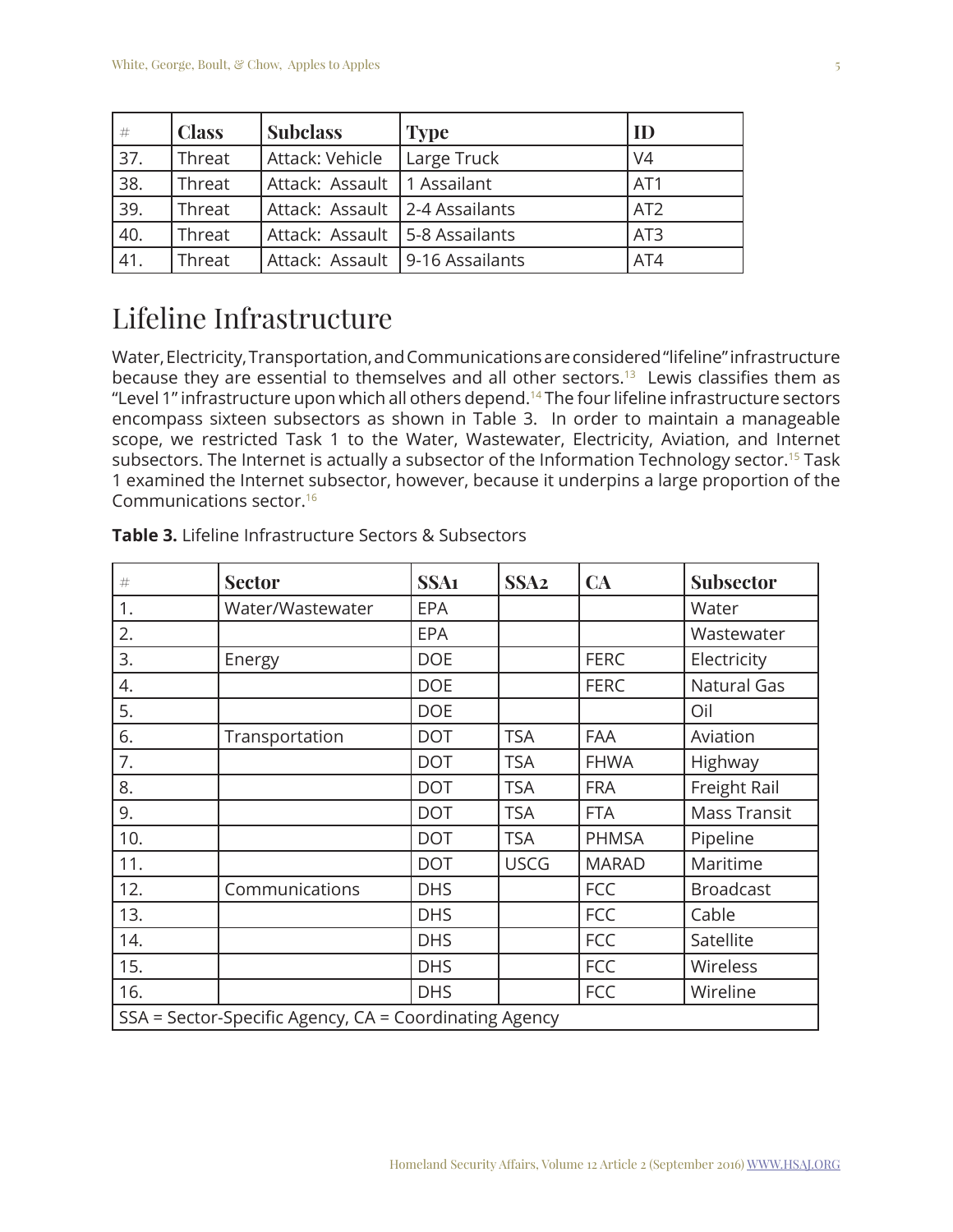## Worst Reasonable Consequences

RAMCAP bases its risk calculation on the "worst reasonable consequence" (WRC) resulting from damage or destruction of critical infrastructure assets.<sup>17</sup> The AWWA J100-10 standard does not define what constitutes a "reasonable" worst case situation except to say it shouldn't combine unlikely coincidences.[18](#page-16-17) Step 3 of the RAMCAP process assesses WRC with respect to identified assets independent of any instigating threat or hazard.<sup>19</sup> Various WRC's occupy the concern of the Water, Wastewater, Electricity, Aviation, and Internet subsectors.

### Water & Wastewater

Two worst case scenarios specifically concern the drinking water industry: 1) poisoning, and 2) extended service disruption. The first concern stems from the fact that 15% of water utilities service more than 75% of the US population, making it an attractive target. While a valid concern, most experts consider such a possibility highly improbable.<sup>[20](#page-16-19)</sup> The second concern has two components: 1) the ability to procure a safe water source, and 2) the ability to distribute water under appropriate pressure. Even a minor service disruption in a major metropolitan area can cause significant economic damage. A major disruption in a major metropolitan area could have catastrophic economic impact.<sup>[21](#page-16-20)</sup> Whereas disruption to wastewater services could also impact the economy, environment, and public health, such a disruption would be less likely to be considered catastrophic.<sup>[22](#page-16-21)</sup>

### Electricity

A primary concern of the electricity subsector is an extended outage across a significant portion of the North American grid. The August 2003 blackout affected 50 million people in the northeastern United States and Canada, causing an estimated \$4-\$10 billion in economic losses. Though it lasted only a week, the outage resulted in a 0.7% drop in Canada's gross domestic product.[23](#page-16-22) A Johns Hopkins study determined that New York City experienced a 122% increase in accidental deaths and 25% increase in disease-related deaths, and that ninety people died as a direct result of the power outage.<sup>[24](#page-16-23)</sup> Project Aurora in 2006, a joint experiment by the Department of Energy and Department of Homeland Security, heightened concern over a large-scale outage by demonstrating how a generator could be remotely commanded over the Internet to physically self-destruct.<sup>[25](#page-17-0)</sup> Physical damage to generators and other critical components on a large scale could result in a prolonged outage as procurement for these components range from months to years.<sup>[26](#page-17-1)</sup>

### Aviation

Having already been the instrument of one of the worst catastrophes in US history, the Aviation subsector remains wary of 1) passenger aircraft being targeted en masse, and 2) aircraft again being subverted into guided missiles.<sup>27</sup> In response, the federal government has adopted a layered security strategy to keep terrorists and weapons from boarding aircraft.<sup>[28](#page-17-3)</sup> The reason for increased concern today is that physical security measures are ineffective against cyber intrusion, and that either worst case scenario might be realized by hacking an aircraft's avionics.<sup>[29](#page-17-4)</sup>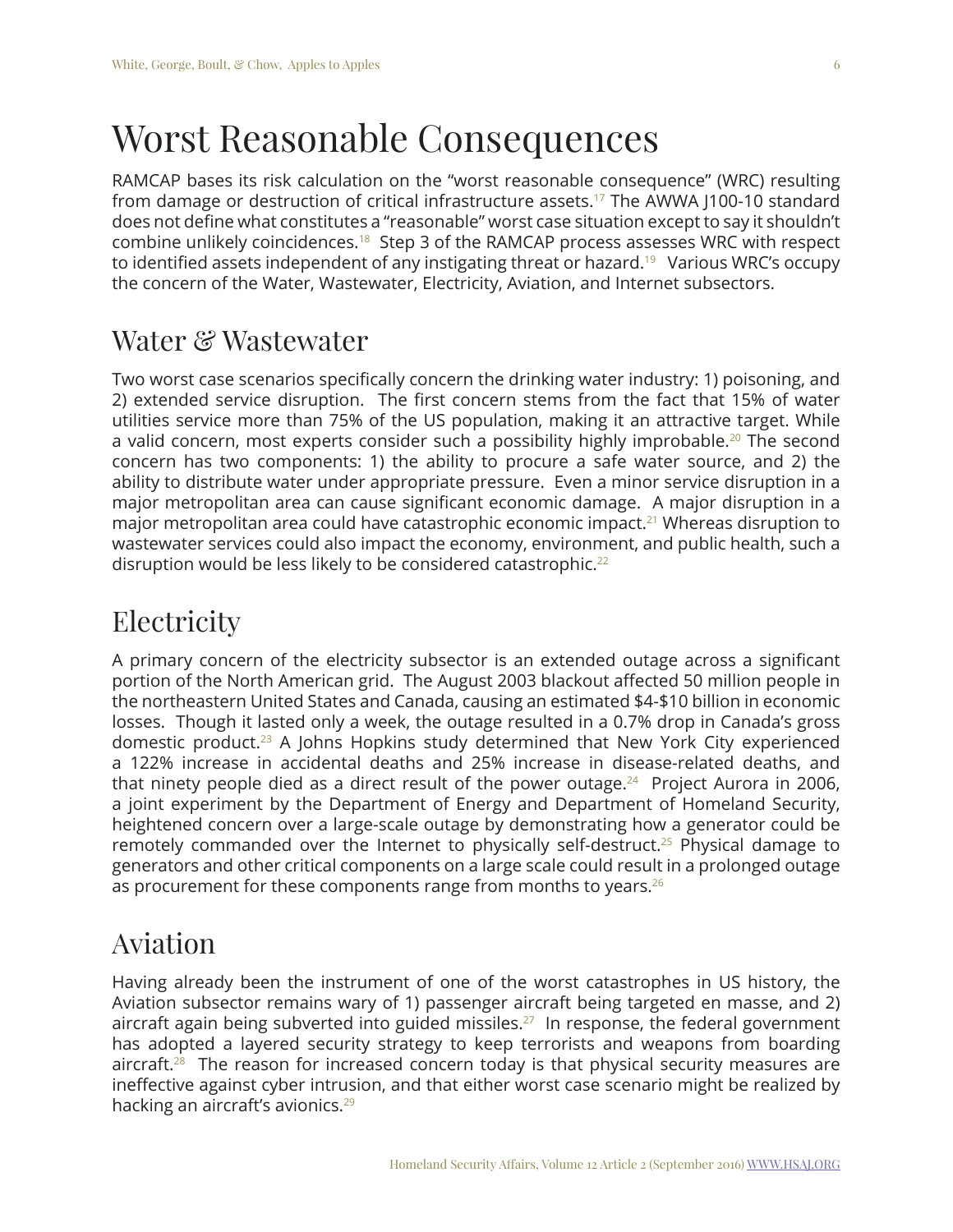### Internet

Concerns about the Internet providing an avenue of attack for creating catastrophe may be traced back to the 1996 Commission on Critical Infrastructure Protection.<sup>[30](#page-17-5)</sup> The resulting report is attributed with initiating the post-Cold War concern over critical infrastructure protection. Whereas cybersecurity remains a concern for any device dependent on a computer chip, the more direct concern is the confidentiality, integrity, and availability of the Internet itself. A violation of any of these security conditions at scale would drastically disrupt the Internet and create catastrophe for many critical services that depend on its transport capability. $31$  Concerns about breaking the Internet focus on two potential targets: 1) routing services, and 2) Internet Exchange Points.<sup>[32](#page-17-7)</sup> Neither would be easy to break, but doing so would not be impossible.

### Risk, Resilience, & Countermeasures

The forty-one Reference Scenarios help guide value estimations for RAMCAP evaluations of risk, resilience, and countermeasures. RAMCAP begins by pairing infrastructure assets against the forty-one threat and hazard scenarios. $33$  RAMCAP calculates risk 'R' as the product of consequence, vulnerability, and threat as shown in  $(1.0)$ .<sup>[34](#page-17-9)</sup> For each threat-asset pair RAMCAP asks: 1) what are the consequence costs of losing this asset to this scenario? 2) what is the probability this asset will be neutralized or destroyed in this scenario? and 3) what is the probability that this asset will experience this scenario? $35$  Consequence costs are estimated separately for fatalities, injuries, financial loss to owners, and economic loss to the community. RAMCAP offers conversion tables allowing individual costs to be summed into a single representative value.<sup>[36](#page-17-11)</sup> The maximum value in each table is 13, thus the maximum calculable risk is 52 for any given threat-asset pair with 100% vulnerability and 100% threat occurrence.[37](#page-17-12)

 $R = C \times V \times T$  (1.0)

It would be a simple matter at this point to prioritize threat-asset pairs by their corresponding risk calculation, but the results would be misleading. The RAMCAP risk calculation only accounts for mitigating factors within the owner/operators' control "inside the fence." It does not account for mitigating factors "outside the fence" such as first responders, National Guard, or other capabilities that could further reduce the severity or duration of estimated consequences. This is called "resilience" and must be considered in order to gain a more complete estimate of total risk. Accordingly, resilience 'Rs' amounts to an attenuation of the RAMCAP risk calculation by some mitigating factor percentage as shown in  $(2.0).^{38}$  $(2.0).^{38}$  $(2.0).^{38}$  The amount of mitigation depends on the scenario, thus estimates are made and resilience calculated for each threat-asset pair.

 $Rs = R \times M$  (2.0)

It is now reasonable to prioritize threat-asset pairs by their corresponding resilience calculation and evaluate countermeasures to reduce risk among the highest ranks. Countermeasures also amount to an attenuation of risk and may be represented by a mitigating factor 'M-prime' the same as resilience. Risk after applying a countermeasure, 'R-prime' may be calculated as shown in (3.0), and the corresponding resilience, 'Rs-prime' calculated as shown in (3.1). The Gross Benefit (Gb) of implementing a given countermeasure is calculated by taking the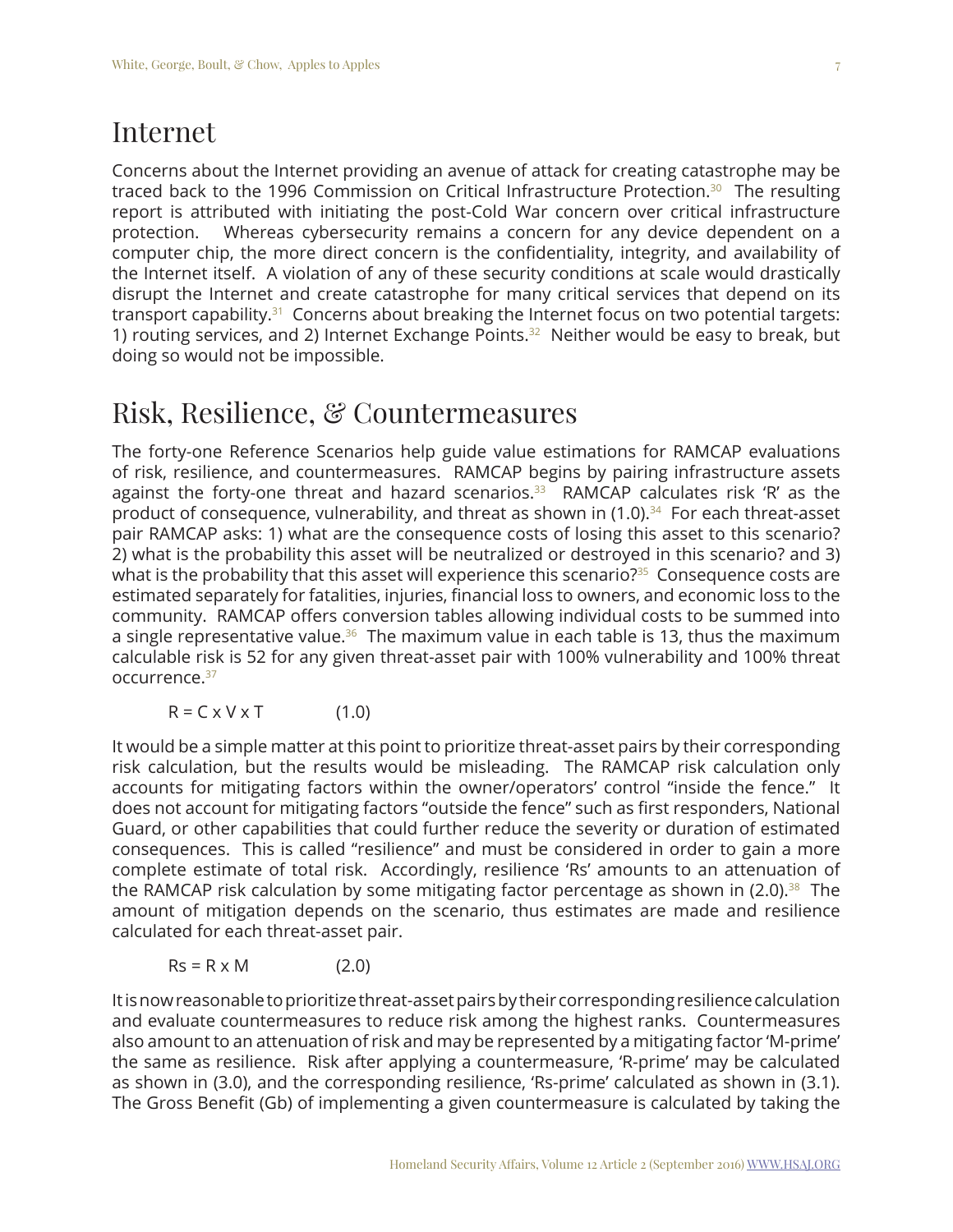difference in resilience before and after it is applied, as shown in (3.2). The Net Benefit (Nb) is the sum of applying the same countermeasure to all threat-asset pairs (3.3). To select which countermeasure to implement, RAMCAP calculates a Benefit-Cost Ratio (BCR) which divides the Net Benefit by the cost of the countermeasure (3.4). The higher the BCR, the better the return on investment. Of course, the effectiveness and cost of a given countermeasure is greatly affected by the type of scenario.

| $R' = M' \times R$  | (3.0) |
|---------------------|-------|
| $Rs' = M \times R'$ | (3.1) |
| $Gb = Rs - Rs'$     | (3.2) |
| $Nh = \Sigma Gh$    | (3.3) |
| $BCR = Nh / $$      | (3.4) |

As can be seen, the Reference Scenarios play an integral role in RAMCAP evaluation of risk, resilience, and countermeasures. The question of whether additional scenarios might be required to account for emerging threats from climate change, aging infrastructure, and cybersecurity could be examined a number of different ways. We chose to examine the question by investigating how these problems are addressed within the current program for critical infrastructure protection.

### Critical Infrastructure Protection

Critical infrastructure protection has evolved from the authorities and guidance listed in Table 4. The 2002 Homeland Security Act establishing the Department of Homeland Security prescribes a risk management approach for protecting the nation's critical infrastructure (P.L. 107-296, §201(d)(2)). Accordingly, the 2013 NIPP employs a Risk Management Framework (RMF) to 1) set goals, 2) identify assets, 3) prioritize risk, 4) implement countermeasures, and 5) measure results[.39](#page-17-14) The RMF is implemented in voluntary cooperation with industry through Sector Coordinating Councils representing the sixteen infrastructure sectors identified in PPD-21[.40](#page-17-15) The Office of Infrastructure Protection (IP) within the DHS National Protection and Programs Directorate (NPPD) is responsible for coordinating RMF implementation across the sixteen sectors and overseeing development of corresponding Sector-Specific Plans (SSPs).<sup>[41](#page-17-16)</sup> Every four years, the Sector-Specific Agency (SSA) federal representative, with support from assigned Coordinating Agencies (CAs), updates the SSP summarizing RMF efforts within their assigned infrastructure sector.<sup>[42](#page-17-17)</sup>

| Law                            | <b>Directives</b> | <b>Strategies</b> | <b>Plans</b>      |
|--------------------------------|-------------------|-------------------|-------------------|
| <b>2002 HSA</b><br>1998 PDD-63 |                   | 2002 NSHS         | 2005 Interim NIPP |
|                                | 2003 HSPD-7       | 2003 CIP Strategy | 2005 Draft NIPP   |
|                                | 2013 PPD-21       | 2007 NSHS         | 2006 NIPP         |
|                                |                   | 2010 NSS          | 2009 NIPP         |
|                                |                   | <b>2015 NSS</b>   | <b>2013 NIPP</b>  |

| Table 4. CIP Authorities & Guidance |  |
|-------------------------------------|--|
|-------------------------------------|--|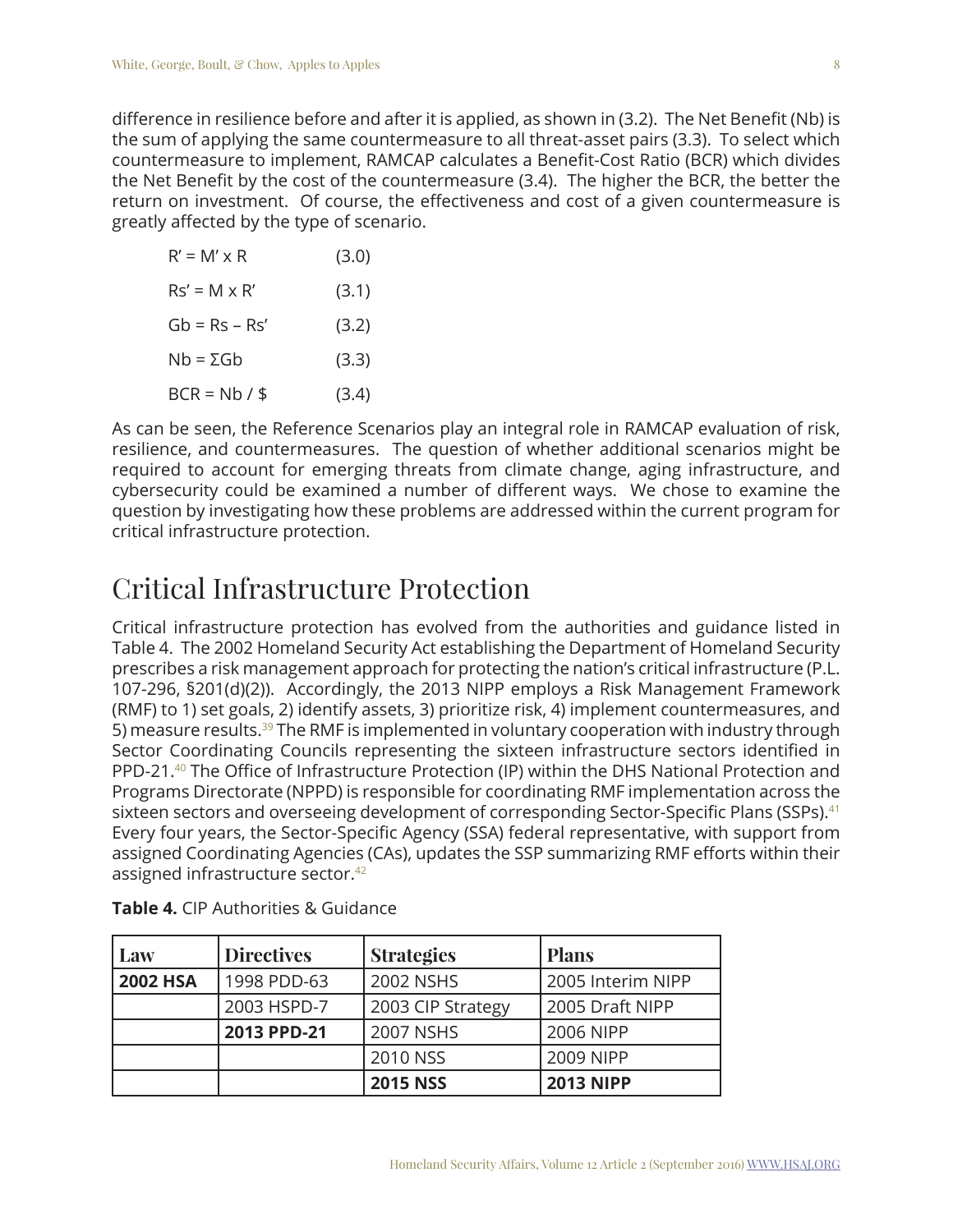Risk analysis comes into play in Step 3 of the Risk Management Framework. As already mentioned, there are no known implementations of RAMCAP currently employed for RMF risk analysis. However, the Vulnerability Self Assessment Tool employed by the Water and Wastewater sector, is certified by AWWA to be RAMCAP compliant.<sup>[43](#page-17-18)</sup> According to the 2010 SSPs, each lifeline subsector employs a different risk analysis methodology identified in Table 5.

| Sector/SSP     | <b>Subsector</b> | <b>SSA</b> | RA Methodology                                                                       |
|----------------|------------------|------------|--------------------------------------------------------------------------------------|
| Water & WW     | Water            | EPA        | Vulnerability Self Assessment Tool / Security and<br>Environmental Management System |
| Energy         | Electricity      | <b>DOE</b> | Site Assistance Visit                                                                |
| Transportation | Aviation         | FAA        | <b>Aviation Model Risk Assessment</b>                                                |
| Communications | Internet         | <b>DHS</b> | Cyber Assessment Risk Management Approach                                            |

**Table 5.** Lifeline Infrastructure Risk Analysis Methodologies

Whereas the NIPP/RMF generally addresses all hazards, it does not specifically address climate change, aging infrastructure, or cybersecurity.<sup>[44](#page-17-19)</sup> Climate change and cybersecurity are specifically addressed by executive orders. Aging infrastructure is separately addressed by each subsector.

### Climate Change

Issued in October 2009, Executive Order 13514, Federal Leadership in Environmental and Economic Performance, directed all federal agencies to develop a Strategic Sustainability Performance Plan examining, among other things, risk and vulnerabilities stemming from climate change.[45](#page-17-20) Executive Order 13653, issued in November 2013, supplemented EO13514 by requiring federal agencies to develop and maintain Agency Adaptation Plans evaluating the most significant climate change-related risks and vulnerabilities.

### Aging Infrastructure

With the exception of the Internet, federal regulating agencies have devised programs addressing problems with aging infrastructure in each of their subsectors. In September 2010, the Environmental Protection Agency (EPA) issued a Clean Water and Drinking Water Infrastructure Sustainability Policy to guide investment of State Revolving Funds (SRF) to meet a projected need for \$247.5B in water transmission and distribution projects over the next twenty years. [46](#page-17-21) In December 2007, President Bush signed into law the Energy Independence and Security Act. Section 1301 established a federal policy to modernize the electric utility transmission and distribution system through research, development, and deployment of Smart Grid technologies.<sup>[47](#page-17-22)</sup> The Smart Grid is a vision for transforming the electric industry from a centralized, producer-controlled network to one that is less centralized and more consumer-interactive.[48](#page-17-23) The Department of Energy (DOE) is the lead federal agency responsible for Smart Grid, and has tasked the Federal Energy Regulatory Commission (FERC) with implementing Smart Grid standards developed by the National Institute of Standards and Technology (NIST).<sup>[49](#page-17-24)</sup> Since 2003 the Federal Aviation Administration has been planning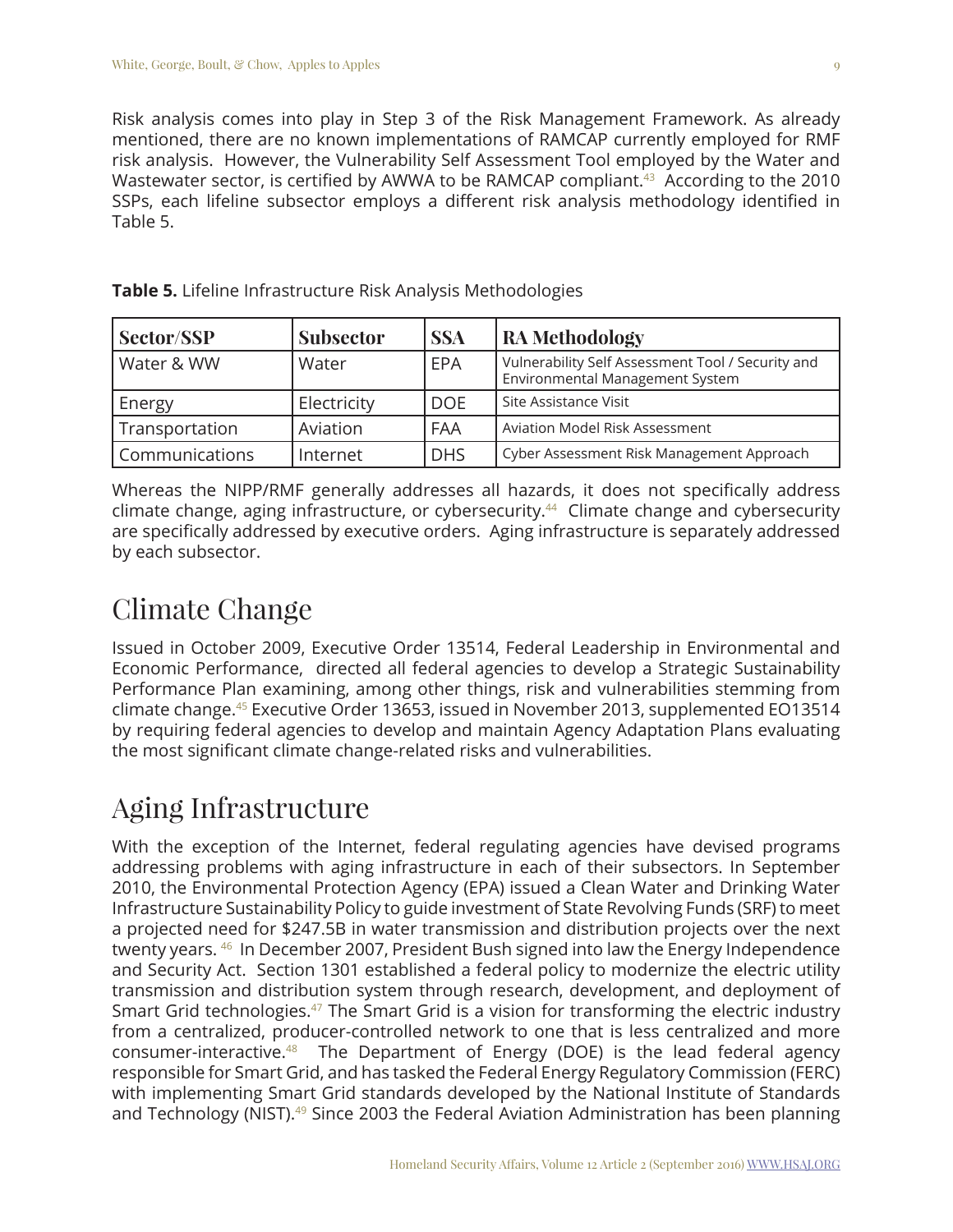and developing the Next Generation Air Transportation System (NextGen). NextGen<sup>50</sup> is designed to relieve congestion in the Air Traffic Control System, which in 2013 the American Society of Civil Engineers rated a 'D+' in their 2013 Report Card for America's Infrastructure.<sup>[51](#page-18-1)</sup>

### **Cybersecurity**

Issued in February 2013, Executive Order 13636, Improving Critical Infrastructure Cybersecurity, directed NIST to develop a Cybersecurity Framework and tasked federal agencies to evaluate mandating the resulting standards for infrastructure over which they had regulatory authority.<sup>52</sup> In February 2014, NIST released its Framework for Improving Critical Infrastructure Cybersecurity. The Framework is a risk-based approach to managing cybersecurity risk composed of three parts: 1) Framework Core, 2) Implementation Tiers, and 3) Framework Profiles.<sup>[53](#page-18-3)</sup> EPA replied to EO13636 saying there was no need to impose mandatory standards, but that it would work with Water and Wastewater utilities through the DHS Sector Coordinating Council to implement the Cybersecurity Framework as needed.<sup>[54](#page-18-4)</sup> DOE and DHS made similar replies to EO13636 endorsing voluntary cooperation with the Electricity, Aviation, and Internet subsectors. In lieu of the NIST Cybersecurity Framework, DOE recommended continuing with the Electricity Subsector Cybersecurity Capability Maturity Model (ES-C2M2), and DHS similarly advocated its own Transportation Sector Working Group (TSWG) Roadmap to Secure Control Systems in the Transportation Sector,<sup>[55](#page-18-5)</sup> and Cyber Assessment Risk Management Approach (CARMA)<sup>56</sup> for the Internet subsector.<sup>[57](#page-18-7)</sup>

### Findings

The results of investigating current infrastructure protection programs yielded thirty-eight Candidate Scenarios listed in tables 6-8. Climate Change yielded the most Candidate Scenarios at twenty-seven. These are predicated on adverse incidents similar to the forty-one Reference Scenarios. Most are national in scope, though many are regional, confined to coastal areas. Some are uniquely local, such as melting permafrost in Alaska. One, Geomagnetic Storm, was not identified in any research references, but was considered a sufficient concern to be made a Candidate Scenario. The Climate Change Candidate Scenarios are similar to current RAMCAP Reference Scenarios in that they are predicated on some initiating incident. This is not the case for the Aging Infrastructure and Cybersecurity Candidate Scenarios. Unlike the current Reference Scenarios, they are predicated on progress towards some goal, either a project such as Smart Grid, or a process such as NIST's Cybersecurity Framework. Because the specific threats and hazards are too numerous, these scenarios focus on the vulnerabilities of the asset in question. Though different from current Reference Scenarios, the Candidate Scenarios are still capable of performing in the same capacity of guiding estimations for RAMCAP risk, resilience, and countermeasure evaluations. Table 6 shows the Climate Change Candidate Scenarios, while Table 7 shows the Aging Infrastructure Candidate Scenarios, and Table 8 shows the Cybersecurity Candidate Scenarios.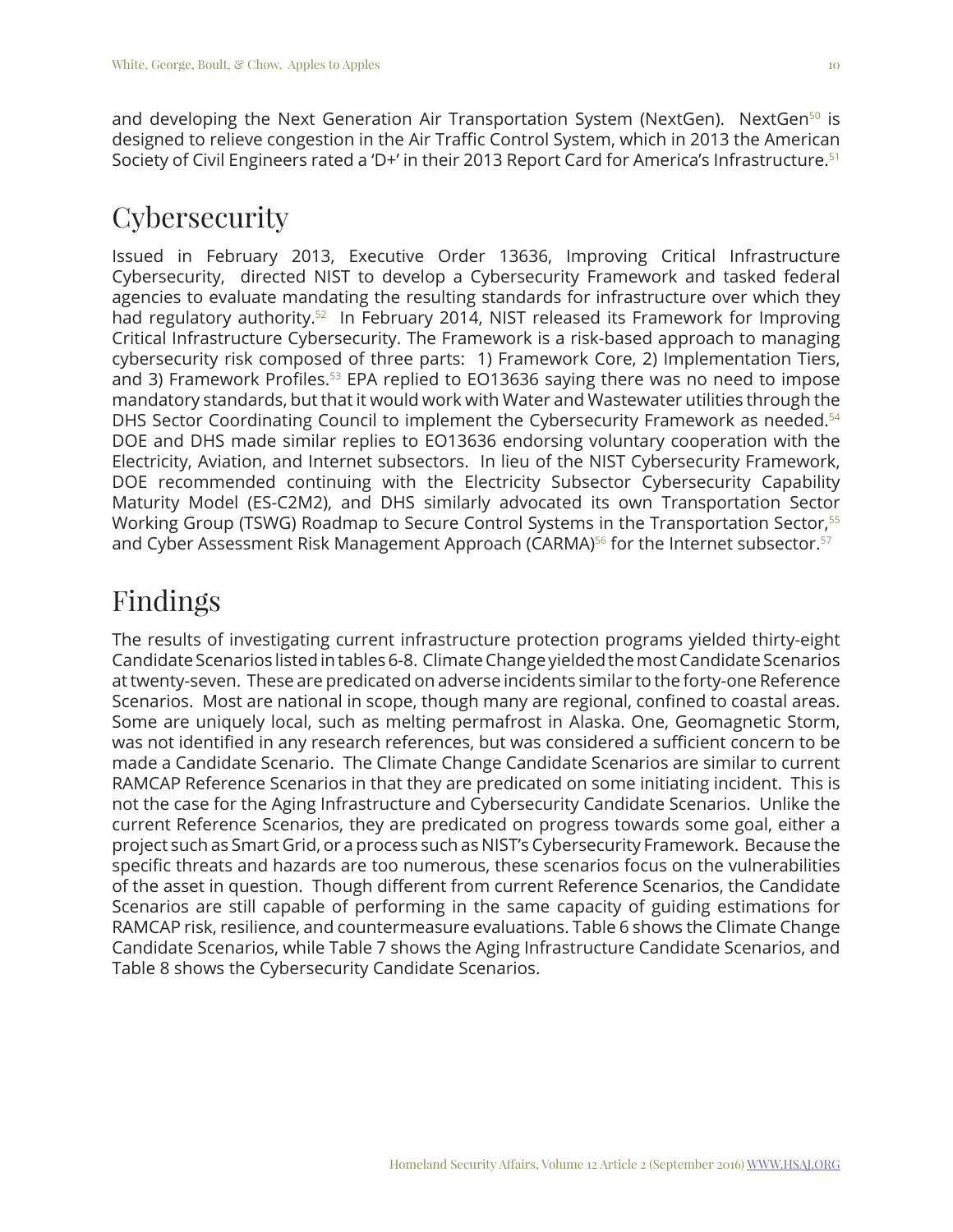#### **Table 6.** Climate Change Candidate Scenarios

Climate Change (27)

#### **Water & Wastewater**

- 1. Reduced Groundwater Recharge
- 2. Lower Lake & Reservoir Levels
- 3. Changes in Seasonal Runoff & Loss of Snowpack
- 4. Low Flow conditions & Altered Water Quality
- 5. Saltwater Intrusion into Aquifers
- 6. Altered Surface Water Quality
- 7. High Flow Events & Flooding
- 8. Flooding from Coastal Storm Surges
- 9. Loss of Coastal Landforms/Wetlands
- 10. Increased Fire Risk & Altered Vegetation
- 11. Volume & Temperature Challenges
- 12. Changes in Agricultural Water Demand
- 13. Changes in Energy Sector Needs
- 14. Changes in Energy Needs of Utilities

#### **Electricity**

- 1. Disruption Due to Extreme Weather Events
- 2. Higher Peak Loads Due to Higher Summer Temperatures
- 3. Decreased Reliability Due to Climate-Related Regulations
- 4. Constrained Production Due to Water Availability
- 5. Disruption Due to Rising Sea Levels
- 6. Extreme Solar Weather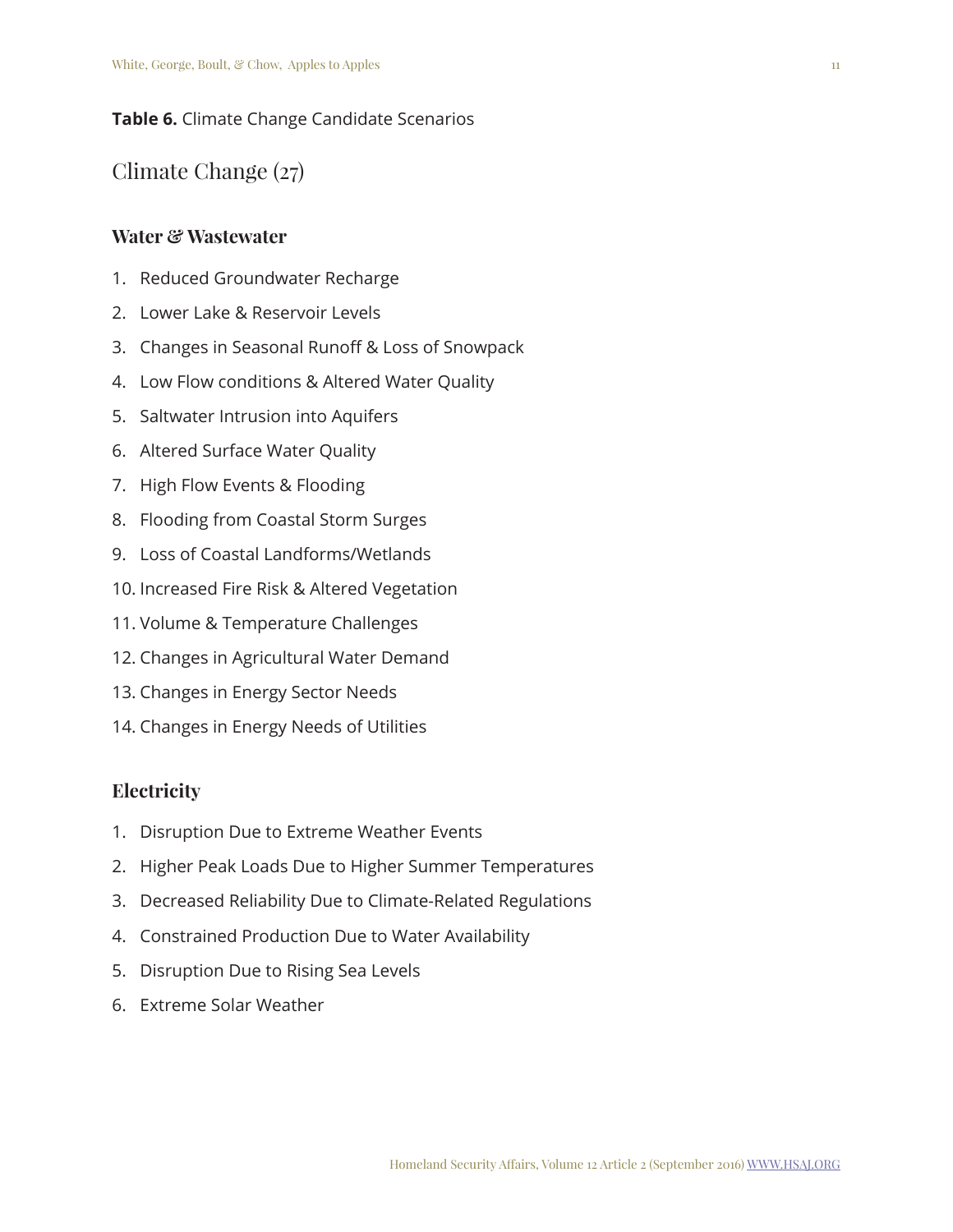#### **Aviation**

- 1. Melting Alaskan Permafrost
- 2. Rising Temperatures and Heat Waves
- 3. Rising Sea Levels and Storm Surges
- 4. Extreme Precipitation Events
- 5. Drought Induced Wildfire

#### **Internet**

- 1. More Severe Storms Due to Rising Temperatures
- 2. Federal Regulation of Greenhouse Gases

**Table 7.** Aging Infrastructure Candidate Scenarios

Aging Infrastructure (5)

#### **Water & Wastewater**

- 1. Water Failure Due to Pipe Age & Type
- 2. Wastewater Failure as Function of Pipe Maintenance and Performance

#### **Electricity**

1. Failure as a Function of Progress Towards Smart Grid Implementation

#### **Aviation**

1. Failure as a Function of Progress Towards NextGen Implementation

#### **Internet**

1. Failure Due to Restricted Capacity of Older Components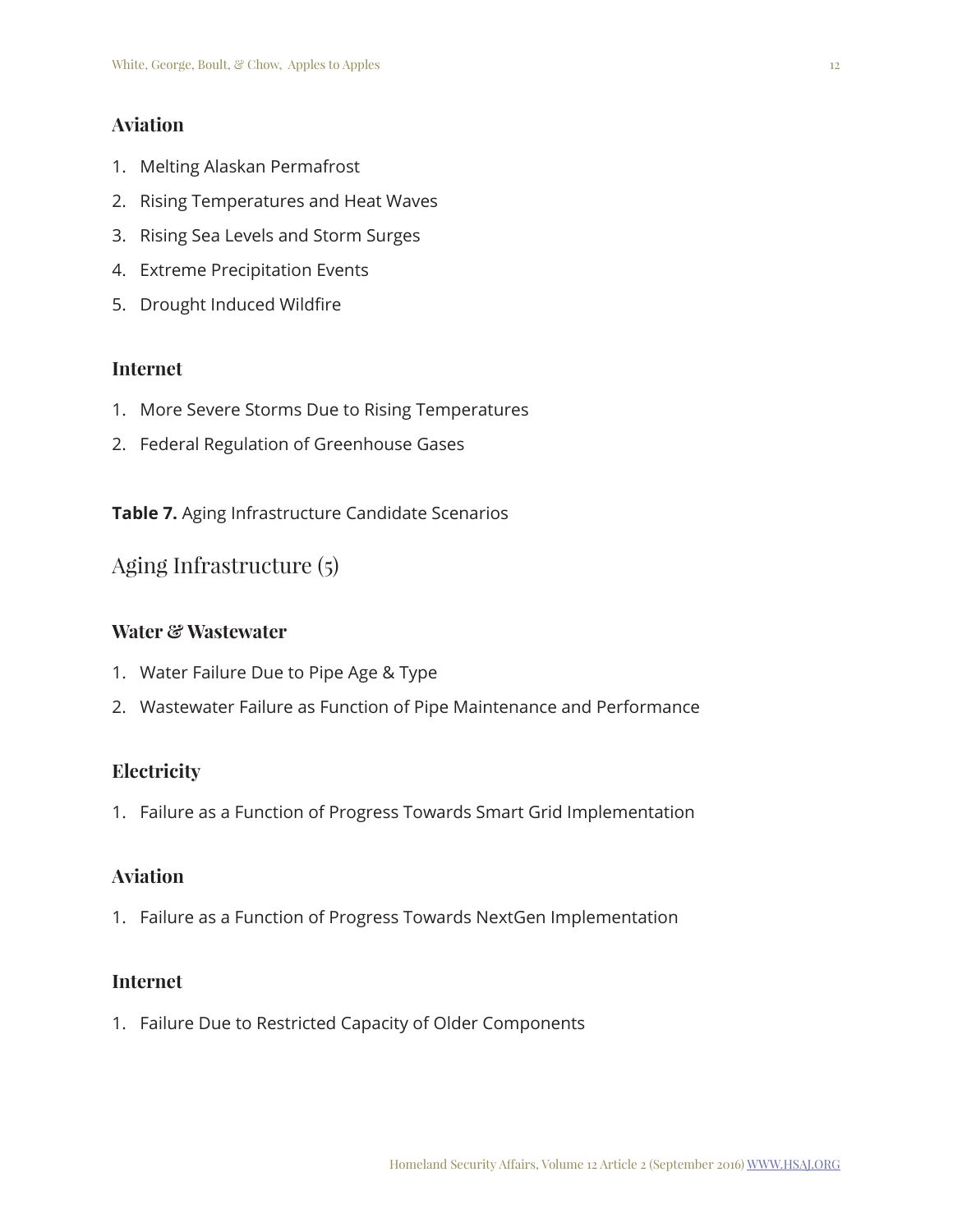#### **Table 8.** Cybersecurity Candidate Scenarios

#### **Cybersecurity (6)**

#### **Water & Wastewater**

1. Cyber Risk as a Function of Process Maturity as Determined by NIST Cybersecurity Framework

#### **Electricity**

1. Cyber Risk as a Function of Process Maturity as Determined by NERC Cybersecurity Capability Maturity Model

#### **Aviation**

1. Cyber Risk as a Function of Progress Towards TSWG Roadmap Objectives

#### **Internet**

- 1. Breakdown of a Single Interoperable Internet through a Man-made Attack, and Resulting Failure of Governance Policy
- 2. Large-Scale Man-made Denial-of-Service Attack on the DNS Infrastructure
- 3. Partial or Complete Loss of Routing Capabilities through a Man-made Deliberate Attack on the Internet Routing Infrastructure

### Analysis

We conducted analysis to eliminate redundancies among the Candidate Scenarios. We achieved this by first comparing the thirty-eight Candidate Scenarios against the forty-one Reference Scenarios. We conducted the comparison in stepwise fashion by first determining the Candidate Scenario's class. If the description implied some form of malicious human activity, then it was classified as a threat, otherwise it was classified as a hazard. Next, we determined the Candidate Scenario's subclass by comparing the description to the current subclasses. This was made easier by our previous determination of the Candidate Scenario's class. For instance, if the Candidate Scenario was classified as a "hazard", it only needed to be determined from the description whether the Candidate Scenario best fit the "Natural" or "Dependency/Proximity" subclasses, or neither. If the Candidate Scenario did not fit an existing subclass, then we formulated a new one.. Finally, we attempted to match the Candidate Scenario description with current RAMCAP Reference Scenario Types. If the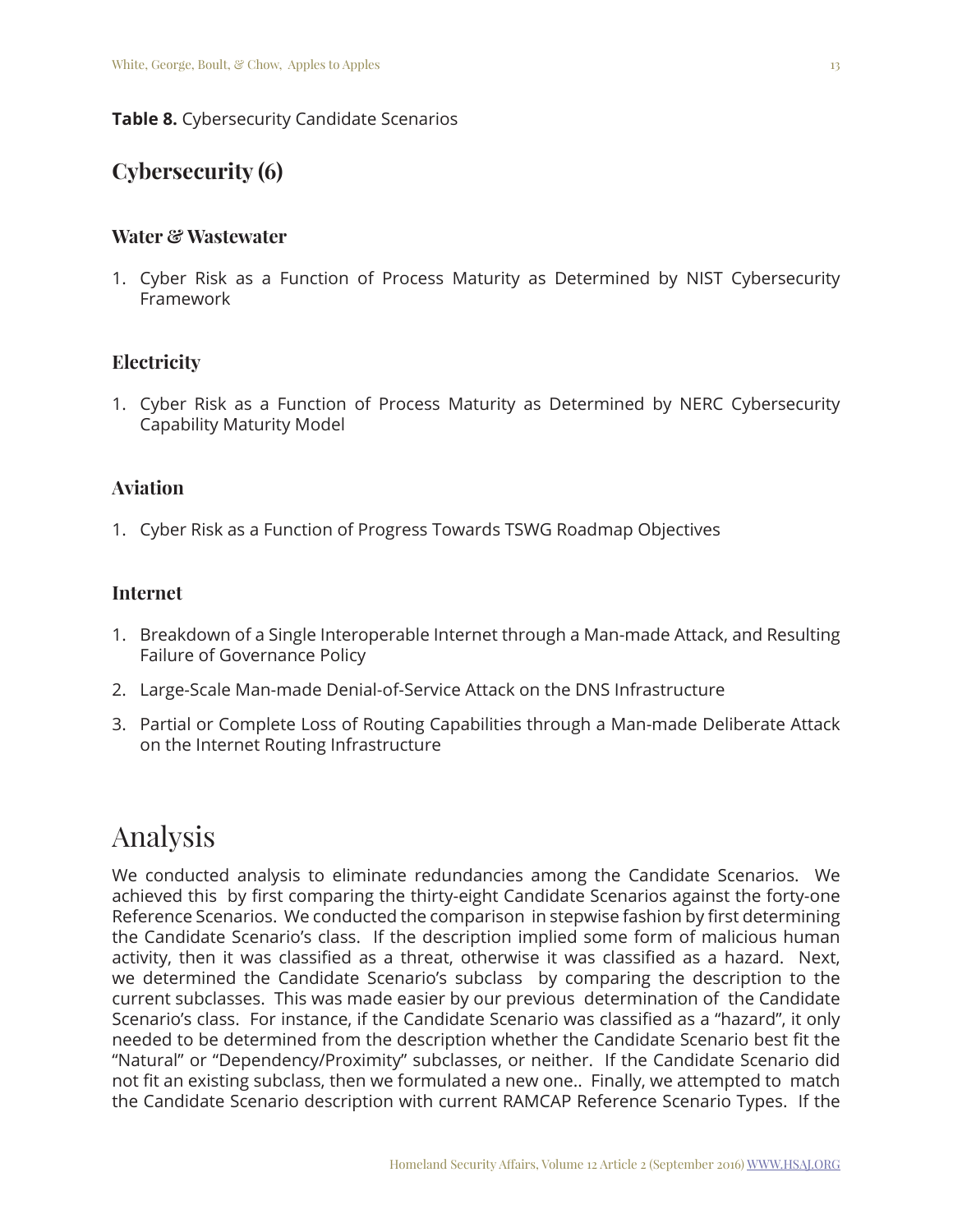Candidate Scenario did not fit an existing type, if there was no match, then we formulated a new scenario type. To preclude an undue proliferation of new subclasses and types, we compared Candidate Scenario descriptions against newly formulated subclasses and types.

Applying the preceding process whittled the thirty-eight Candidate Scenarios down to only thirteen Nominee Scenarios listed in Table 9. Interestingly, Nominee Scenarios #10 and #13 are basically identical, except the process models for #10 are related to hazards (i.e., maintaining capacity), while the process models for #13 are related to threats (i.e., reducing vulnerabilities). Instead of having the same Dependency Subclass as both a hazard and a threat, we decided to create a new Cyber Attack Subclass (CY) under threats. The new Process Maturity Type is inherently different than the Cyber-Insider and Cyber-Outsider Types in the Sabotage Subclass in that the latter encompass the actions of malicious agents, while the former encompasses actions that protect against malicious agents.

The resulting analysis indicates that the current set of RAMCAP Reference Scenarios do not sufficiently account for emerging threats from climate change, aging infrastructure, and cybersecurity. In order to account for these emerging threats to the Water, Wastewater, Electricity, Aviation, and Internet subsectors, RAMCAP should expand its forty-one Reference Scenarios and incorporate the thirteen Nominee Scenarios identified in this study, which are presented in Table 9.

| #   | <b>Class</b> | <b>Subclass</b> | <b>Type</b>                  | <b>Identifier</b> |
|-----|--------------|-----------------|------------------------------|-------------------|
| 1.  | Hazard       | Natural         | Drought                      | N(D)              |
| 2.  | Hazard       | Natural         | Geomagnetic Storm            | N(GS)             |
| 3.  | Hazard       | Natural         | <b>Heat Wave</b>             | N(HW)             |
| 4.  | Hazard       | Natural         | <b>Melting Permafrost</b>    | N(MP)             |
| 5.  | Hazard       | Natural         | Severe Storms                | N(SS)             |
| 6.  | Hazard       | Dependency      | <b>Asset Capacity</b>        | D(AC)             |
| 7.  | Hazard       | Dependency      | <b>Asset Deterioration</b>   | D(AD)             |
| 8.  | Hazard       | Dependency      | Asset Maintenance            | D(AM)             |
| 9.  | Hazard       | Dependency      | <b>Governing Regulations</b> | D(GR)             |
| 10. | Hazard       | Dependency      | <b>Process Maturity</b>      | D(PM)             |
| 11. | Hazard       | Dependency      | Resource Availability        | D(RA)             |
| 12. | Hazard       | Dependency      | Resource Quality             | D(RQ)             |
| 13. | Threat       | Cyber           | <b>Process Maturity</b>      | CY(PM)            |

**Table 9.** RAMCAP Nominee Scenarios

## Conclusion

The search for a uniform risk analysis for critical infrastructure protection prompted a look at RAMCAP to see if it accommodated emerging threats from climate change, aging infrastructure, and cybersecurity. RAMCAP uses forty-one Reference Scenarios to help guide estimations of risk, resilience, and countermeasures. The Reference Scenarios help RAMCAP meet NIPP requirements for documentation, reproducibility, defensibility, and completeness. The Reference Scenarios are essential to every step of RAMCAP risk analysis and ultimately determining which countermeasures offer the best Benefit-Cost Ratio on homeland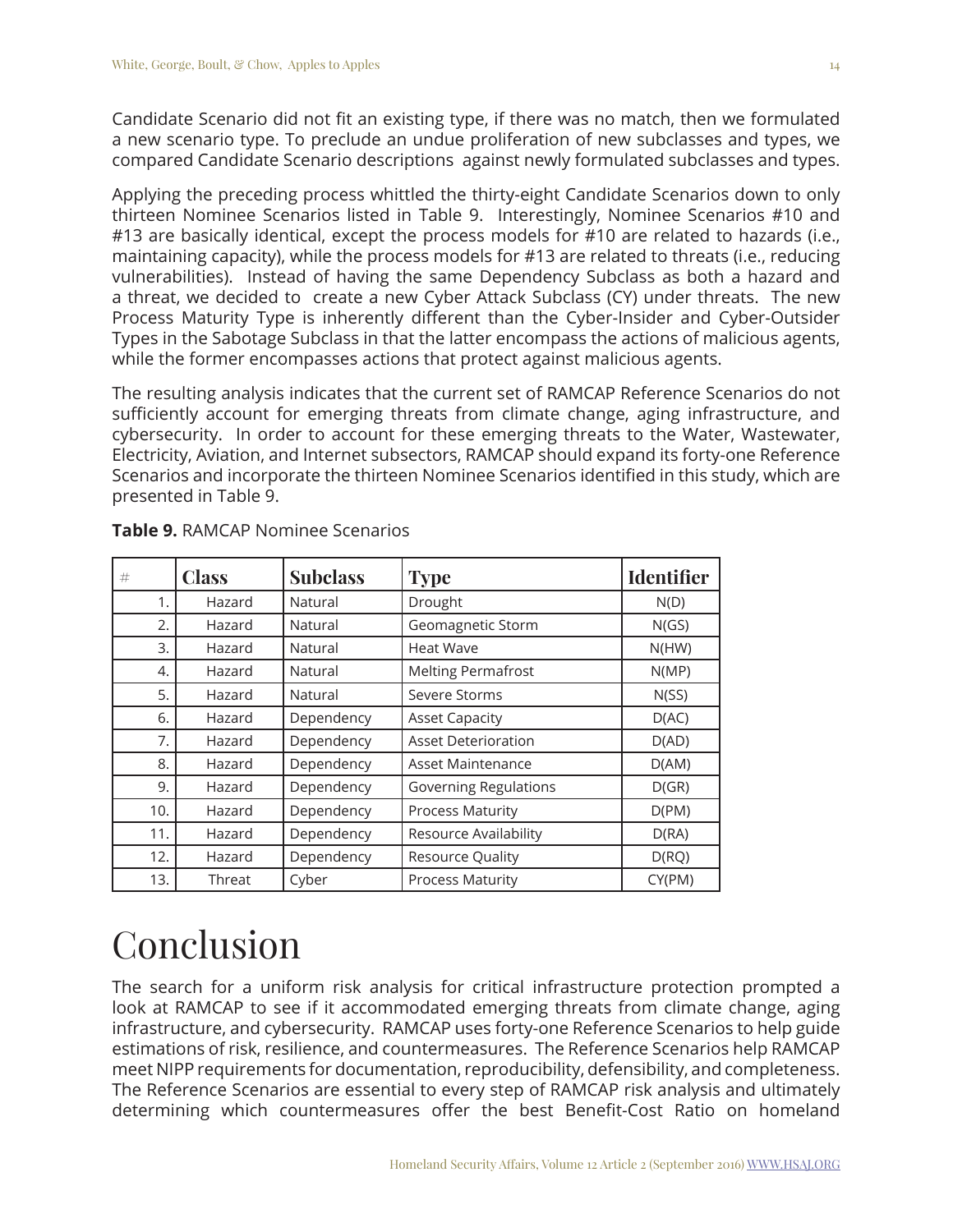security investments. We investigated current infrastructure protection practices to identify emerging threats to the Water, Wastewater, Electricity, Aviation, and Internet subsectors. As prescribed by the 2002 Homeland Security Act, the 2013 National Infrastructure Protection Plan employs a Risk Management Framework to systematically identify, prioritize, and mitigate risk across the sixteen sectors identified in PPD-21. Progress is documented every four years in Sector-Specific Plans by federal Sector-Specific Agencies working with industry through Sector Security Councils. Whereas the NIPP/RMF generally addresses all hazards, it does not specifically address climate change, aging infrastructure, or cybersecurity. Climate change and cybersecurity are specifically addressed by executive orders 13514, 13653, and 13636 respectively. Aging infrastructure is separately addressed by various capitalization programs in all but the Internet subsector: Water and Wastewater have the State Revolving Fund; Electricity has Smart Grid; and Aviation has NextGen. Our investigation of current infrastructure protection programs yielded thirty-eight Candidate Scenarios listed in tables 6-8. After comparing against the forty-one Reference Scenarios and eliminating redundancies, we reduced the thirty-eight Candidate Scenarios to thirteen Nominee Scenarios in Table 9. The Climate Change Nominee Scenarios are similar to the current Reference Scenarios in that they are predicated on incidents. The Aging Infrastructure and Cybersecurity Nominee Scenarios are unlike current Reference Scenarios in that they are predicated on progress towards some goal or process. Still, they serve the same purpose as Reference Scenarios by guiding estimations for RAMCAP risk, resilience, and countermeasure evaluations. Thus, this study concludes that RAMCAP, in its current form, does not adequately account for emerging threats from climate change, aging infrastructure, and cybersecurity. Accordingly, this study recommends expanding the forty-one Reference Scenarios to incorporate the thirteen Nominee Scenarios in order to account for emerging threats to the Water, Wastewater, Electricity, Aviation, and the Internet subsectors. Whether or not this will improve RAMCAP performance is a question for Task 2.[58](#page-18-8)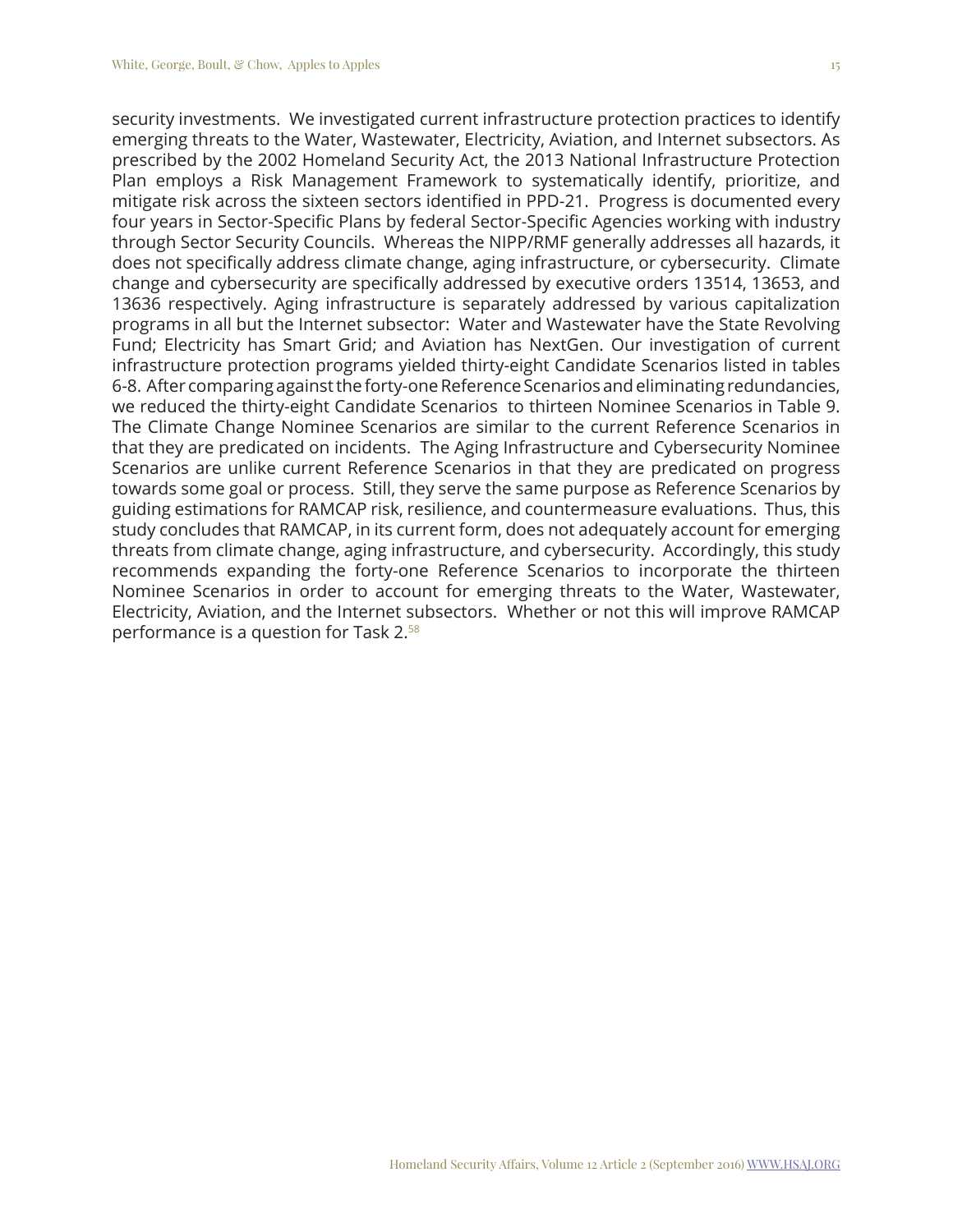## About the Authors

**Rick White** is a Research Assistant Professor at the University of Colorado, Colorado Springs. He is principal investigator for the DHS/S&T RAMCAP Analysis Project. Rick has published textbooks on military strategy, homeland security, and homeland defense. He has a Ph.D. in Security Engineering, Master's Degree in Computer Science, and Bachelor's Degree in History. Rick may be contacted at rwhite2@uccs.edu*.* 

**Randy George** is a systems manager at US Northern Command and a doctoral student at the University of Colorado, Colorado Springs. Randy is a graduate research assistant on the RAMCAP Analysis Project. Randy has a Master's Degree in Computer Science and a Bachelor's Degree in Computer Science. Randy may be contacted at rgeorge2@uccs.edu*.*

**C. Edward Chow** is Professor of Computer Science at the University of Colorado, Colorado Springs. His research focuses on improving the performance, reliability, and security of networked systems. Edward is co-principal investigator on the RAMCAP Analysis Project. He has a Ph.D. in Computer Science, Master's Degree in Computer Science, and a Bachelor's Degree in Electrical Engineering. Edward may be contacted at cchow@uccs.edu*.*

**Terry Boult** holds the El Pomar Endowed Chair of Innovation and Security at the University of Colorado, Colorado Springs. He is also co-director of Bachelor of Innovation Programs at UCCS. Terry's research specialty is the design of fast and reliable face recognition algorithms. Terry is co-principal investigator on the RAMCAP Analysis Project. He has a Ph.D. in Computer Science, Master's Degree in Computer Science, and Bachelor's Degree in Applied Mathematics. Terry may be contacted at tboult@vast.uccs.edu*.*

## Acknowledgement

Work funded by the Resilient Systems Division of the Homeland Security Advanced Research Projects Agency. Submitted August 4, 2015.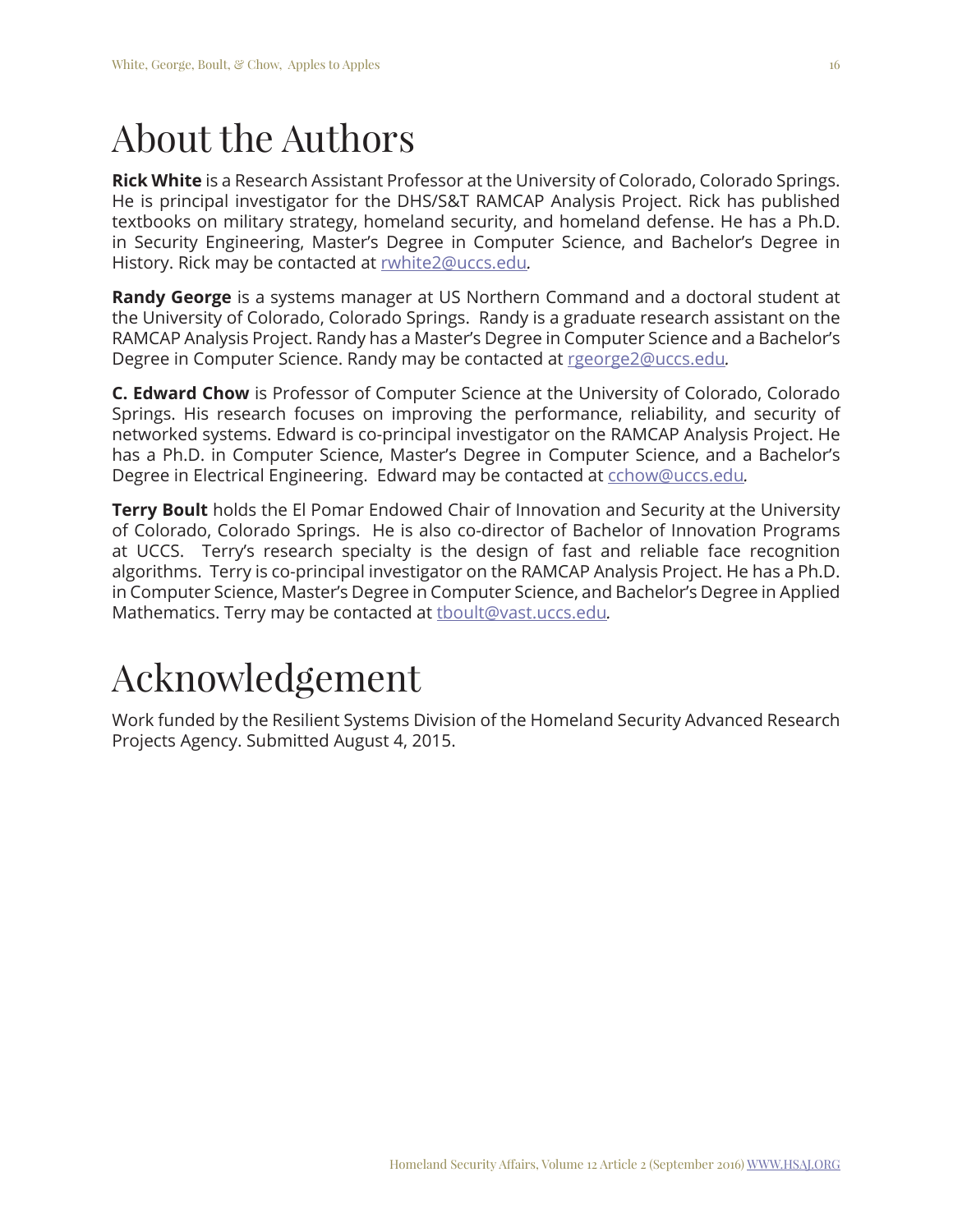## Notes

- <span id="page-16-0"></span>**1** US Department of Homeland Security, *National Infrastructure Protection Plan: Partnering for Critical Infrastructure Security and Resilience*, (Washington, DC: , 2013), 17.
- <span id="page-16-1"></span>**2** American Water Works Association, *Risk Analysis and Management for Critical Asset Protection (RAMCAP) Standard for Risk and Resilience Management of Water and Wastewater Systems*, (Washington, DC:, 2010), xiii.
- <span id="page-16-2"></span>**3** *National Infrastructure Protection Plan: Partnering for Critical Infrastructure Security and Resilience,* 36.
- <span id="page-16-3"></span>**4** Whereas no direct descendant of RAMCAP is known to be in use, both the Vulnerability Self-Assessment Tool (VSAT) and Security Environmental Management System (SEMS) were later made "RAMCAP compliant" based on the AWWA J100-10 standard.
- <span id="page-16-4"></span>**5** *Risk Analysis and Management for Critical Asset Protection (RAMCAP) Standard for Risk and Resilience Management of Water and Wastewater Systems.*
- <span id="page-16-5"></span>**6** Ibid, 1.
- <span id="page-16-6"></span>**7** Ibid, xvii.
- <span id="page-16-7"></span>**8** Ibid, 8
- <span id="page-16-8"></span>**9** *National Infrastructure Protection Plan: Partnering for Critical Infrastructure Security and Resilience,* 43.
- <span id="page-16-9"></span>**10** Ibid, 4.
- <span id="page-16-10"></span>**11** Ibid, 34.
- <span id="page-16-11"></span>**12** The decision to return to RAMCAP may seem odd given its descent into obscurity. It must be remembered, though, that RAMCAP was the product of the American Society of Mechanical Engineers based on input from more than one hundred industry leaders. No alternatives have such a distinguished pedigree. Thus RAMCAP provided a strong foundation from which to begin this evaluation.
- <span id="page-16-12"></span>**13** *National Infrastructure Protection Plan: Partnering for Critical Infrastructure Security and Resilience,* 17.
- <span id="page-16-13"></span>**14** Ted G.Lewis, *Critical Infrastructure Protection in Homeland Security: Defending a Networked Nation,* Hoboken, New Jersey: John Wiley & Sons, Inc., 2006, 56-57.
- <span id="page-16-14"></span>**15** US Department of Homeland Security, *Information Technology Sector-Specific Plan,* (Washington, DC, 2010), 7.
- <span id="page-16-15"></span>**16** US Department of Homeland Security, *Communications Sector Specific Plan,* (Washington, DC, 2010), 11.
- <span id="page-16-16"></span>**17** *Risk Analysis and Management for Critical Asset Protection (RAMCAP) Standard for Risk and Resilience Management of Water and Wastewater Systems*, 8.
- <span id="page-16-17"></span>**18** Ibid, 6.
- <span id="page-16-18"></span>**19** Ibid, 9.
- <span id="page-16-19"></span>**20** Claudia Copeland, *Terrorism and Security Issues Facing the Water Infrastructure Sector,* (Washington, DC:Congressional Research Service, 2010), 2.
- <span id="page-16-20"></span>**21** Ibid.
- <span id="page-16-21"></span>**22** Ibid, 4.
- <span id="page-16-22"></span>**23** US-Canada Power System Outage Task Force, *Final Report on the Implementation of Task Force Recommendations,*(Washington DC: U.S. Department of Energy, 2006), 2.
- <span id="page-16-23"></span>**24** Brooke Anderson and Michelle Bell, "Lights Out: Impact of the August 2003 Power Outage on Mortality in New York, NY," *Epidemiology* 23, no. 2 (2012): 189-193.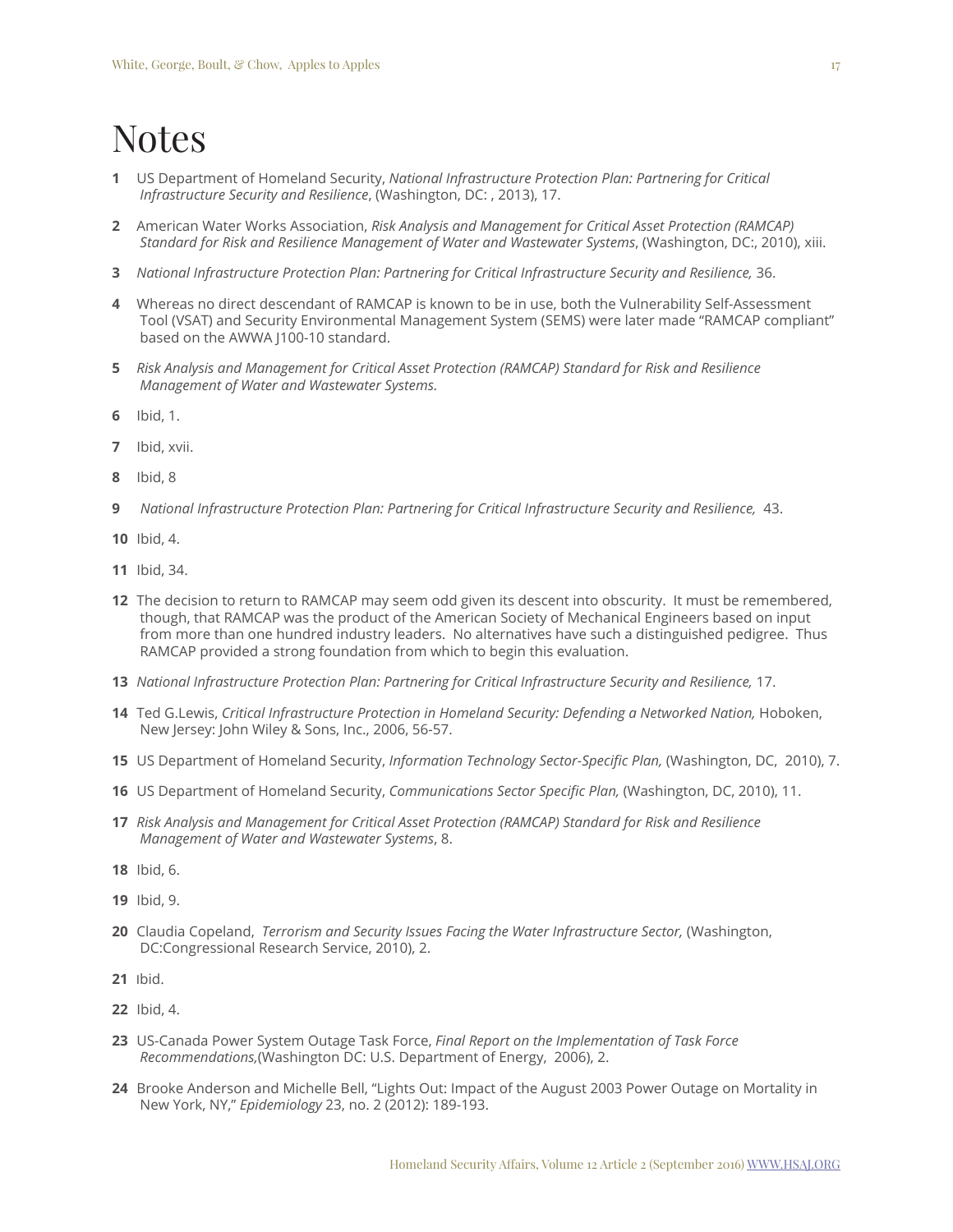- <span id="page-17-0"></span>Center for the Study of the Presidency and Congress, *Securing the US Electrical Grid,* (Washington, DC: 2014),21.
- <span id="page-17-1"></span> North American Electric Reliability Corporation, *High-Impact, Low-Frequency Event Risk to the North American Bulk Power System,* (Washington DC: U.S. Department of Energy, 2010), 12.
- <span id="page-17-2"></span>White House, National Strategy for Aviation Security, (Washington, DC,, 2007), 9-10.
- <span id="page-17-3"></span>Ibid, 18-20.
- <span id="page-17-4"></span> Transportation Sector Working Group, *Roadmap to Secure Control Systems in the Transportation Sector,* (Washington, DC: Department of Homeland Security, 2012), 12.
- <span id="page-17-5"></span> President's Commission on Critical Infrastructure Protection, *Critical Foundations: Protecting America's Infrastructures,* (Washington, DC: The White House, 1997), x.
- <span id="page-17-6"></span> US Department of Homeland Security, *Information Technology Sector-Specific Plan,* (Washington, DC, 2010), 25.
- <span id="page-17-7"></span>Ibid, 26.
- <span id="page-17-8"></span> *Risk Analysis and Management for Critical Asset Protection (RAMCAP) Standard for Risk and Resilience Management of Water and Wastewater Systems*, 8.
- <span id="page-17-9"></span>Ibid, 13.
- <span id="page-17-10"></span>Ibid, 9-12.
- <span id="page-17-11"></span>Ibid, 9.
- <span id="page-17-12"></span>Ibid, 36.
- <span id="page-17-13"></span>Ibid, 13-14.
- <span id="page-17-14"></span> US Department of Homeland Security, *National Infrastructure Protection Plan: Partnering for Critical Infrastructure Security and Resilience,* (Washington, DC 2013), 15.
- <span id="page-17-15"></span>Ibid, 35.
- <span id="page-17-16"></span>US Department of Homeland Security, *Transportation Systems Sector-Specific Plan*, (Washington, DC, 2010), 91.
- <span id="page-17-17"></span> John D. Moteff, *Critical Infrastructures: Background, Policy, and Implementation,* (Washington, DC: Congressional Research Service, 2014), 24.
- <span id="page-17-18"></span> *Risk Analysis and Management for Critical Asset Protection (RAMCAP) Standard for Risk and Resilience Management of Water and Wastewater Systems*, xv.
- <span id="page-17-19"></span>*National Infrastructure Protection Plan: Partnering for Critical Infrastructure Security and Resilience,* 3.
- <span id="page-17-20"></span> White House, *EO13514: Federal Leadership in Environmental, Energy, and Economic Performance,* (Washington, DC, 2009).
- <span id="page-17-21"></span> US Environmental Protection Agency*, EPA's Clean Water and Drinking Water Infrastructure Sustainability Policy,* (Washington, DC, 2010) ;U.S. Environmental Protection Agency, *Drinking Water Infrastructure Needs Survey and Assessment*, (Washington, DC, 2013), 6.
- <span id="page-17-22"></span> Fred D. Sissine, *Energy Independence and Security Act of 2007: A Summary of Major Provisions*, (Washington, DC: Congressional Research Service, 2008), 22.
- <span id="page-17-23"></span> Litos Strategic Communication, *The Smart Grid: An Introduction,* (Washington, DC: US Department of Energy, 2008), 10.
- <span id="page-17-24"></span> National Institute of Standards and Technology, *NIST Framework and Roadmap for Smart Grid Interoperability Standards*, Release 3.0, (Washington, DC: US Department of Commerce, 2014), 4.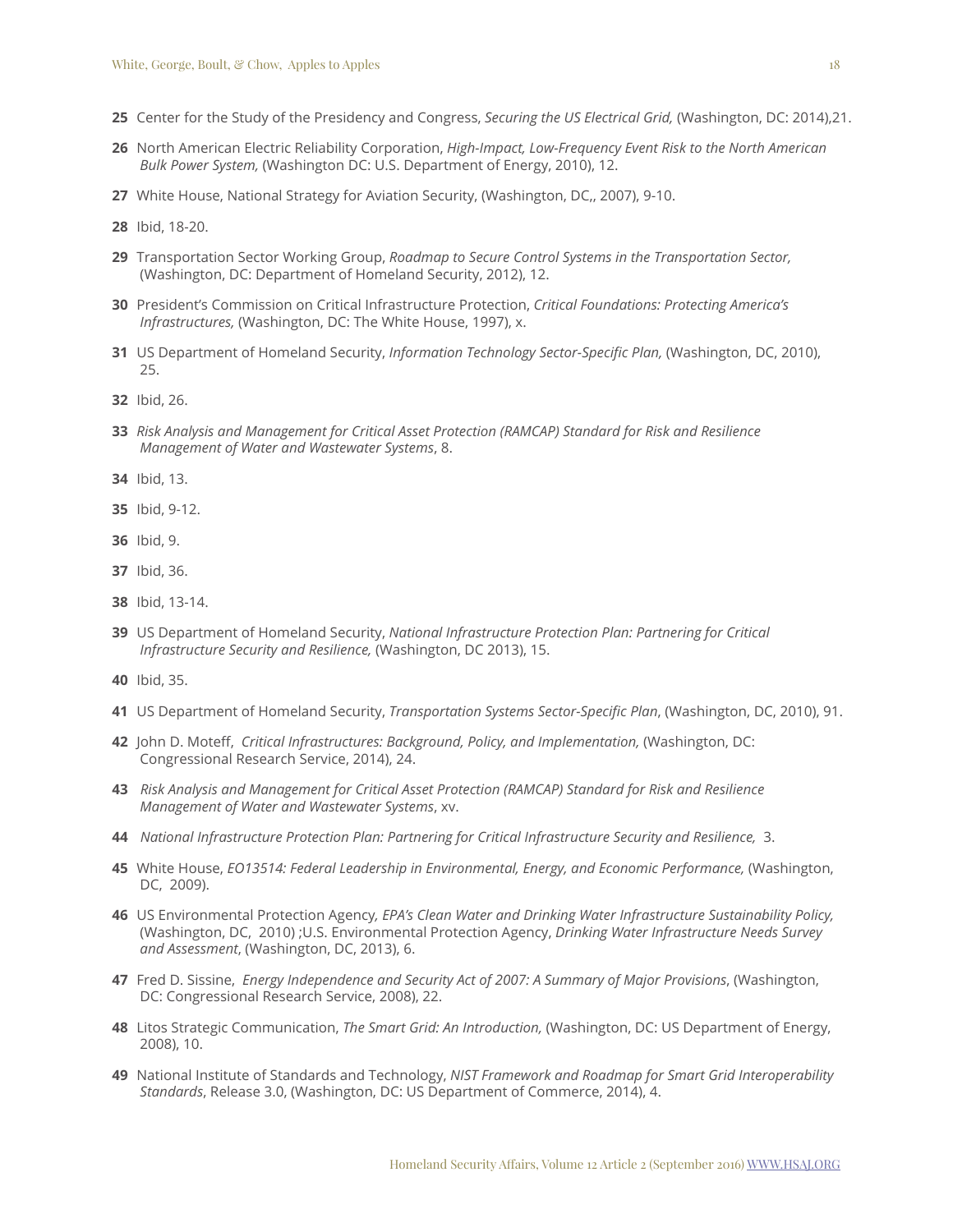- <span id="page-18-0"></span>**50** Federal Aviation Administration, *NextGen Priorities Joint Implementation Plan,* (Washington, DC: Federal Aviation Administration, 2014), 4.
- <span id="page-18-1"></span>**51** American Society of Civil Engineers, *2013 Report Card for America's Infrastructure,* http://www. infrastructurereportcard.org/a/#p/aviation/overview (accessed May 28, 2015).
- <span id="page-18-2"></span>**52** White House, *EO13636: Improving Critical Infrastructure Cybersecurity*, (Washington DC, 2013).
- <span id="page-18-3"></span>**53** National Institute of Standards and Technology, *Framework for Improving Critical Infrastructure Cybersecurity,* Washington DC, 2014), 1.
- <span id="page-18-4"></span>**54** U.S. Environmental Protection Agency, *Executive Order 13636, Improving Critical Infrastructure Cybersecurity,* (Washington, DC, 2014).
- <span id="page-18-5"></span>**55** US Department of Energy, *2014 Smart Grid System Report,* (Washington, DC, 2014), 11.
- <span id="page-18-6"></span>**56** Transportation Security Administration, *TSA's Approach to Voluntary Industry Adoption of the NIST Cybersecurity Framework,* (Washington, DC, 2014).
- <span id="page-18-7"></span>**57** US Department of Homeland Security, *DHS Response to the NIST Cybersecurity Framework Request for Information,* (Washington, DC, 2013).
- <span id="page-18-8"></span>**58** To our surprise, Task 2 demonstrated that adding more scenarios to the reference set did not improve RAMCAP performance as measured by the calculated "Net Benefit". For a complete description of the modeling and analysis of RAMCAP, see "Apples to Apples: RAMCAP Revisited", accepted for publication, February 3rd, 2016, by the International Journal for Critical Infrastructure Protection.